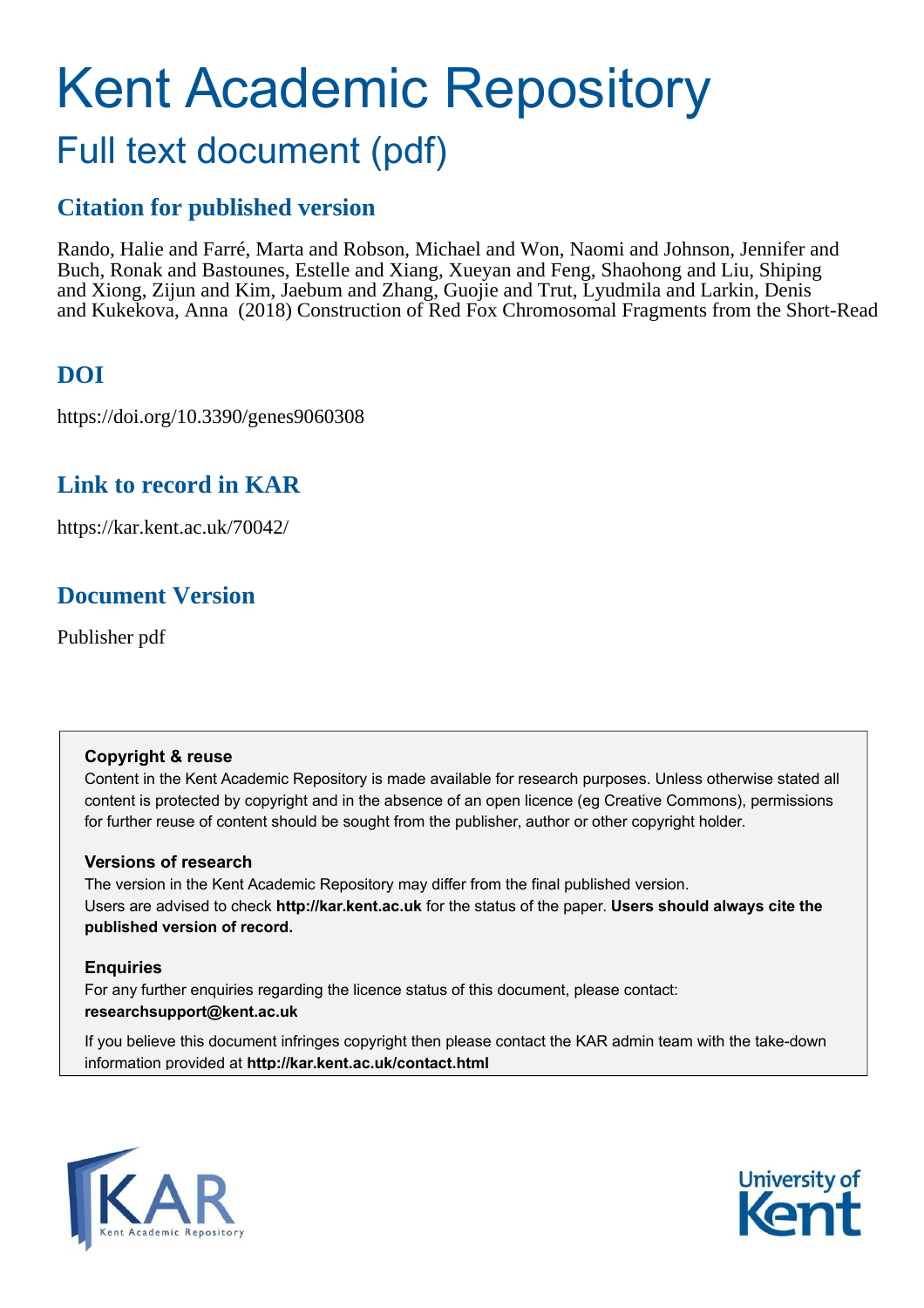

*Article*

# **Construction of Red Fox Chromosomal Fragments from the Short-Read Genome Assembly**

**Halie M. Rando 1,2 [ID](https://orcid.org/0000-0001-7688-1770) , Marta Farré <sup>3</sup> [ID](https://orcid.org/0000-0001-9170-5767) , Michael P. Robson <sup>4</sup> , Naomi B. Won <sup>2</sup> , Jennifer L. Johnson <sup>2</sup> , Ronak Buch <sup>4</sup> , Estelle R. Bastounes <sup>2</sup> , Xueyan Xiang <sup>5</sup> , Shaohong Feng <sup>5</sup> , Shiping Liu <sup>5</sup> , Zijun Xiong <sup>5</sup> , Jaebum Kim <sup>6</sup> , Guojie Zhang 5,7,8, Lyudmila N. Trut <sup>9</sup> , Denis M. Larkin <sup>3</sup> and Anna V. Kukekova 2,\* [ID](https://orcid.org/0000-0001-7027-3715)**

- 1 Illinois Informatics Institute, University of Illinois at Urbana-Champaign, Urbana, IL 61801, USA; rando2@illinois.edu
- <sup>2</sup> Department of Animal Science, College of Agricultural, Consumer and Environmental Sciences, University of Illinois at Urbana-Champaign, Urbana, IL 61801, USA; krnommers@gmail.com (N.B.W.); jjohnso@illinois.edu (J.L.J.); bastoun2@illinois.edu (E.R.B.)
- <sup>3</sup> Department of Comparative Biomedical Science, Royal Veterinary College, London NW1 0TU, UK; mfbelmonte@rvc.ac.uk (M.F.); dlarkin@rvc.ac.uk (D.M.L.)
- <sup>4</sup> Department of Computer Science, College of Engineering, University of Illinois at Urbana-Champaign, Urbana, IL 61801, USA; mprobson@illinois.edu (M.P.R.); rabuch2@illinois.edu (R.B.)
- <sup>5</sup> China National Genebank, BGI -Shenzhen, Shenzhen 518083, Guangdong, China; x.xiang@uq.edu.au (X.X.); fengshaohong@genomics.cn (S.F.); liushiping@genomics.cn (S.L.); xiongzijun@genomics.cn (Z.X.); guojie.zhang@bio.ku.dk (G.Z.)
- <sup>6</sup> Department of Stem Cell and Regenerative Biology, Konkuk University, Seoul 05029, Korea; jbkim@konkuk.ac.kr
- <sup>7</sup> Section for Ecology and Evolution, Department of Biology, Universitetsparken 15, University of Copenhagen, DK-2100 Copenhagen, Denmark
- <sup>8</sup> State Key Laboratory of Genetic Resources and Evolution, Kunming Institute of Zoology, Chinese Academy of Sciences, Kunming 650223, China
- 9 Institute of Cytology and Genetics of the Russian Academy of Sciences, Novosibirsk 630090, Russia; trut@bionet.nsc.ru
- **\*** Correspondence: avk@illinois.edu; Tel.: +01-217-300-2425

Received: 17 March 2018; Accepted: 4 June 2018; Published: 20 June 2018



**MDF** 

**Abstract:** The genome of a red fox (*Vulpes vulpes*) was recently sequenced and assembled using next-generation sequencing (NGS). The assembly is of high quality, with 94X coverage and a scaffold N50 of 11.8 Mbp, but is split into 676,878 scaffolds, some of which are likely to contain assembly errors. Fragmentation and misassembly hinder accurate gene prediction and downstream analysis such as the identification of loci under selection. Therefore, assembly of the genome into chromosome-scale fragments was an important step towards developing this genomic model. Scaffolds from the assembly were aligned to the dog reference genome and compared to the alignment of an outgroup genome (cat) against the dog to identify syntenic sequences among species. The program Reference-Assisted Chromosome Assembly (RACA) then integrated the comparative alignment with the mapping of the raw sequencing reads generated during assembly against the fox scaffolds. The 128 sequence fragments RACA assembled were compared to the fox meiotic linkage map to guide the construction of 40 chromosomal fragments. This computational approach to assembly was facilitated by prior research in comparative mammalian genomics, and the continued improvement of the red fox genome can in turn offer insight into canid and carnivore chromosome evolution. This assembly is also necessary for advancing genetic research in foxes and other canids.

**Keywords:** *Vulpes vulpes*; comparative genomics; chromosome assembly; 10K Genomes Project; evolutionary breakpoints; Carnivora; Canidae; chromosome evolution; genome assembly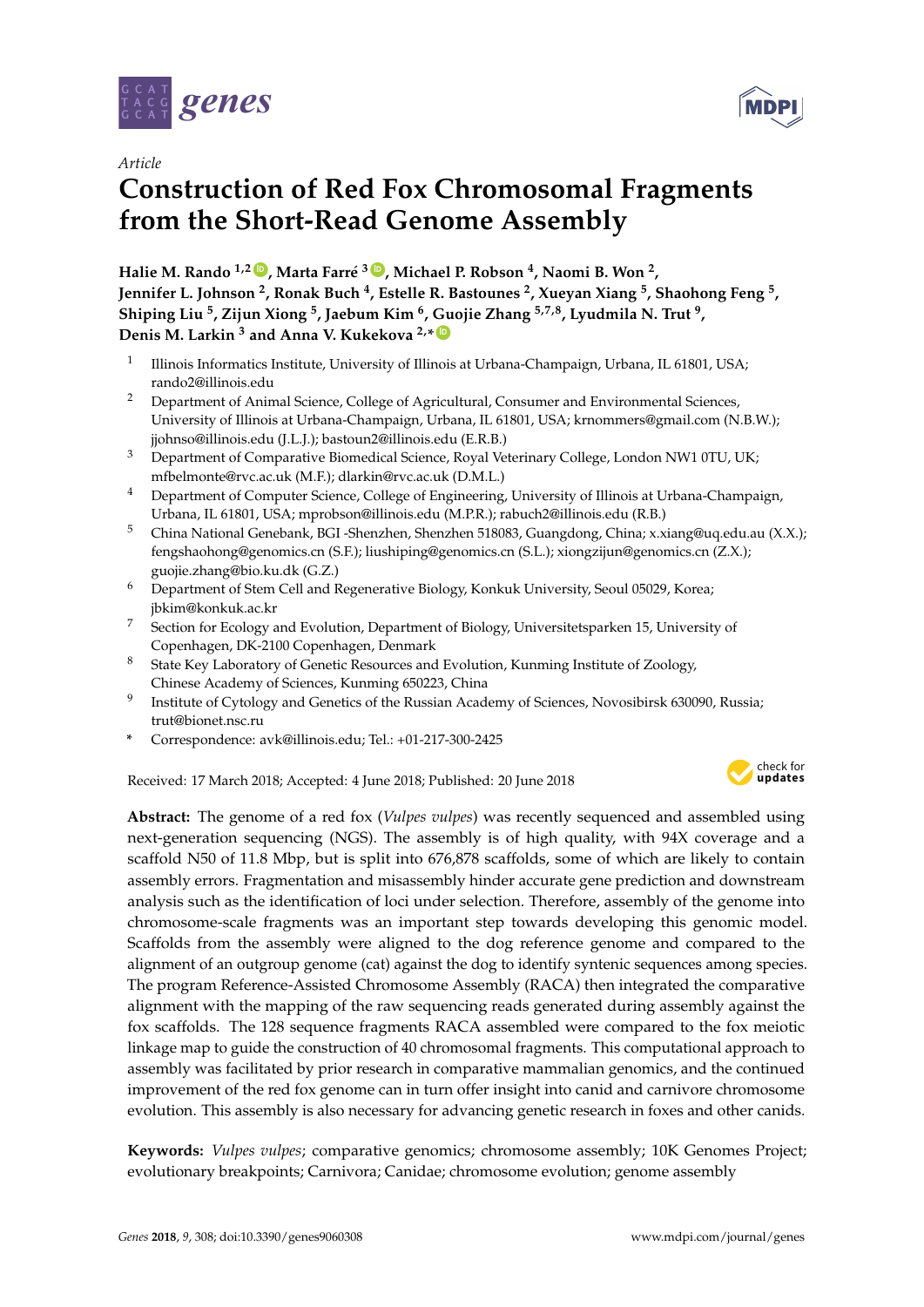#### **1. Introduction**

At the turn of the millennium, the potential for mammalian comparative genomics to offer significant insights into both basic (e.g., adaptation and species formation) and applied (e.g., biomedical and agricultural) biology was already apparent [\[1\]](#page-16-0). However, early genome sequencing projects were costly investments, and mammalian genome sequencing projects were especially demanding given mammalian genomes' size and complexity. Thus, the original mammalian genome sequencing projects targeted popular model species such as human [\[2](#page-16-1)[,3\]](#page-16-2) and mouse [\[4\]](#page-16-3). Initial interest in comparative mammalian genomics was catalyzed by the recognized potential for comparative analysis to reveal regions of evolutionary constraint and to support the annotation of the human genome, but the high costs associated with genome assembly using Sanger sequencing technology limited the original comparative assembly project to the assembly of genomes from only 29 eutherian mammals [\[5\]](#page-16-4). More recently, the advent of low-cost, high-throughput next-generation sequencing (NGS) technology has revolutionized the scale at which comparative genomic projects can be approached. The effect of NGS technology on the scope of mammalian genomics is particularly manifest in the 10K Genomes Project [\[6\]](#page-16-5), which seeks to sequence and assemble 10,000 vertebrate genomes and to ensure that every vertebrate genus is represented. As of 2015, 111 mammalian genome assembly projects, of which 105 were placental mammals, had been completed or were underway [\[7\]](#page-16-6). With this shift, many species outside the axis of traditionally-studied models have become the targets of mammalian genome sequencing projects.

One such species selected for genome sequencing through the Genome 10K Project is the red fox (*Vulpes vulpes*). In addition to being the widest-distributed wild terrestrial carnivore [\[8,](#page-16-7)[9\]](#page-16-8), the red fox has been bred to live on farms [\[10\]](#page-16-9) and was also the subject of a unique experimental breeding program that began in 1959 at the Institute of Cytology and Genetics in Novosibirsk, Russia. For over 50 generations, one fox population has been bred to exhibit tame behavior towards humans similar to that of dogs while another has been bred to show heightened aggressive behavior towards humans [\[11\]](#page-17-0). Adaptation and response to selection in the red fox is therefore of interest not only to wildlife ecology, but also fields including behavioral and evolutionary genetics. The draft red fox genome assembly, which is currently in version 2.2 and known as vv2.2, has already proven valuable for studies of fox behavioral genetics [\[12\]](#page-17-1), immunological adaptation [\[13\]](#page-17-2), and population diversity [\[14\]](#page-17-3).

While NGS can be credited with the proliferation of mammalian genome assemblies, the shift from Sanger to NGS technology is not without trade-off. Genome sequencing projects utilizing Sanger technology generated long sequencing reads (up to 800 bp), and also often included the development of physical or linkage maps. The length and low error rate [\[15\]](#page-17-4) of Sanger reads rendered the de novo assembly of large fragments a computationally tractable problem with the overlap-layout-consensus (OLC) algorithm, which identifies a single best path through the sequencing reads [\[16\]](#page-17-5). This algorithm was used in the assembly of early eutherian mammal genome projects: for example, the dog genome [\[17\]](#page-17-6) was assembled with ARACHNE [\[18](#page-17-7)[,19\]](#page-17-8), and the cat genome [\[20\]](#page-17-9) with ARACHNE and Phusion [\[21\]](#page-17-10). By comparison, genomes today are often sequenced with short-read, error-prone technology whose limitations are offset by the reduced cost of sequencing at a very high coverage [\[15,](#page-17-4)[22\]](#page-17-11). The OLC algorithm, however, becomes intractable if applied to the short-read data generated in modern genome sequencing projects because the short reads cause a proliferation of possible paths in repetitive regions [\[16,](#page-17-5)[23\]](#page-17-12). Instead, short-read NGS genome assemblers rely on a heuristic approach to assembly that includes the deconstruction of the reads into *k*-mers followed by the traversal of a de Bruijn graph where the *k*-mers are the nodes [\[16](#page-17-5)[,23](#page-17-12)[,24\]](#page-17-13). This algorithm loses information by deconstructing the reads and is more susceptible to the introduction of errors by heterozygosity and repeats than the OLC approach is [\[25\]](#page-17-14). Utilizing libraries with a range of insert sizes, including long-range mate-pair libraries, is one critical step for reducing the uncertainty arising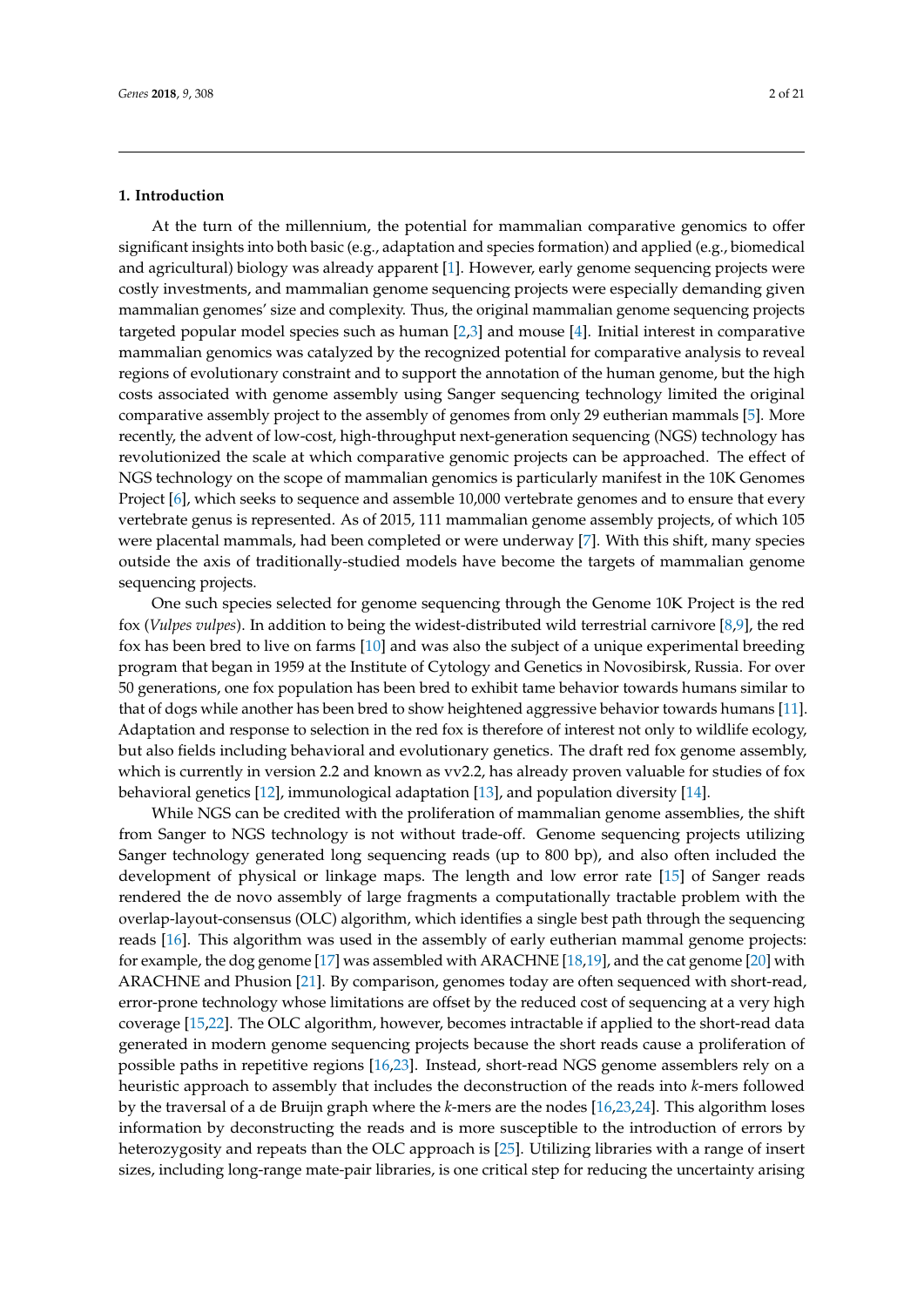from the use of short reads to improve assemblies and allow for assembly across repetitive regions, but it does not solve this problem [\[22,](#page-17-11)[26\]](#page-17-15). Thus, the shift from Sanger sequencing to short-read NGS technologies has precipitated a new set of bioinformatic challenges related to assembly that affect the content of de novo assemblies in predictable ways.

The red fox genome was sequenced with short-read Illumina technology using 15 libraries with insert sizes ranging from 170 to 20,000 bp. Assembly was conducted using SOAPdenovo2, which uses de Bruijn graphs [\[27\]](#page-17-16). The genome assembly reports high coverage of 94X and a long scaffold N50 of 11.80 Mbp, but it is fragmented into 676,878 scaffolds [\[12\]](#page-17-1). The fragmentation of de novo assemblies sequenced with short reads typically occurs in repetitive regions [\[22,](#page-17-11)[24\]](#page-17-13) and is expected to introduce downstream challenges, such as the prediction of genes whose exons are split across multiple scaffolds [\[28\]](#page-17-17). Additionally, in the red fox genome, at least 70 of the 500 largest scaffolds (approximately 50 Kbp or larger) are chimeric [\[12\]](#page-17-1), meaning they are likely to contain sequence from multiple fox chromosomes. Chimerism represents another problem known to affect de novo assemblies sequenced with short reads [\[22](#page-17-11)[,27\]](#page-17-16), as do within-chromosome structural errors such as the introduction of spurious rearrangements or segmental duplications [\[29–](#page-17-18)[31\]](#page-17-19). Thus, although the high quality of the red fox genome assembly demonstrates once again the value of high-throughput, short-read technologies to mammalian genomics, the challenges of assembly from short reads have introduced some limitations that must be addressed in order to develop this genomic resource to its full potential.

The preferred outcome of improving the assembly would be to develop a full chromosomal assembly for the red fox. In the past, the large fragments assembled with Sanger sequencing facilitated the construction of chromosomes. The shift to short-read NGS technology has positioned the assembly of small fragments into chromosomes as a significant challenge in bioinformatics [\[32\]](#page-17-20). However, just as the assembly of additional genomes adds probative power to comparative genetic studies, comparison to assembled genomes can facilitate the assembly of chromosomes, or at least of chromosome-scale fragments. The program Reference-Assisted Chromosome Assembly (RACA), for example, utilizes synteny between the target genome of interest, a reference, and an outgroup to identify fragments that may be conserved. It then combines this syntenic information with the mapping of sequencing libraries made with a variety of insert sizes onto the genome of interest to identify the regions of the scaffolds that are robustly supported by both synteny and sequencing. In this way, the RACA pipeline can resolve assembly errors by breaking scaffolds into ungapped fragments colinear between the reference and target species (conserved blocks) from which it constructs larger, gapped colinear sequences (syntenic fragments) from the sequence content of multiple scaffolds. RACA then merges its syntenic fragments to produce sequences corresponding to predicted chromosome fragments (RACA fragments). RACA has previously been used in the development of chromosomal assemblies for the Tibetan Antelope [\[33\]](#page-18-0) and the blind mole rat [\[34\]](#page-18-1) as well as for the comparison of chromosome evolution among several avian species [\[35\]](#page-18-2). RACA can therefore be applied to the issue of fragmentation in the draft red fox genome, as the genomes of two close phylogenetic relatives of the fox have genome assemblies that include chromosomes. The dog (*Canis lupus familiaris*) and red fox shared an ancestor 9 to 10 million years ago [\[36\]](#page-18-3), and the dog reference genome was sequenced and assembled into chromosomes using Sanger sequencing technology along with the development of tools including a Bacterial Artificial Chromosome (BAC) library and a radiation hybrid map of the dog genome [\[17\]](#page-17-6). Likewise, the cat (*Felis catus*) genome has been assembled into chromosomes [\[20\]](#page-17-9) and offers a natural outgroup to the dog and fox, given that the canid and felid branches of Carnivora diverged about 50–60 million years ago [\[36\]](#page-18-3).

An apparent limitation to using the dog and cat to assemble the fox chromosomes with RACA is the significant chromosomal rearrangement on the canid branch of the carnivore phylogenetic tree. The cat karyotype, which is comprised of 16 bi-armed and 2 single-armed autosomes [\[37\]](#page-18-4), is thought to be similar to that of the ancestral carnivore [\[38](#page-18-5)[,39\]](#page-18-6). While the fox's karyotype is composed of 16 metacentric autosomes, the sex chromosomes, and 0–8 supernumerary B chromosomes [\[37\]](#page-18-4), the dog has 38 acrocentric autosomes in addition to its sex chromosomes [\[37\]](#page-18-4). Comparison of karyotypes within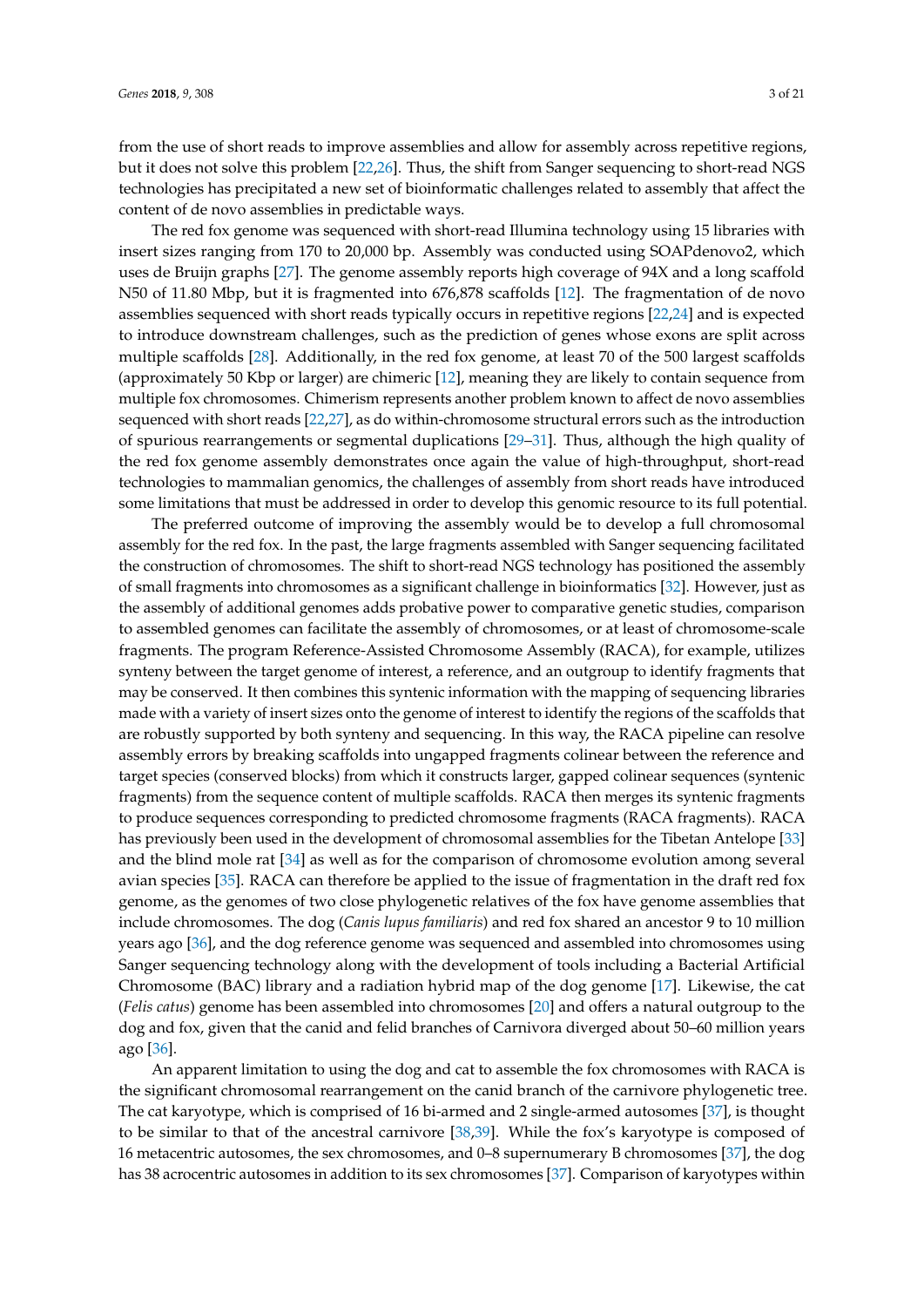the carnivore and canid clades suggests that the highly fragmented dog karyotype is very similar to the ancestral canid karyotype, and thus the dog-fox ancestor [\[40\]](#page-18-7). Syntenic blocks corresponding to

regions of chromosomes conserved between the dog and fox have been characterized with comparative cytogenetic analysis [\[40,](#page-18-7)[41\]](#page-18-8) and with fluorescence in situ hybridization (FISH) using both flow-sorted dog chromosomes [\[42,](#page-18-9)[43\]](#page-18-10) and dog-derived BAC clones [\[44\]](#page-18-11). Synteny between the two species persists even at moderately high resolution: Construction of the red fox meiotic linkage map using canine microsatellite markers revealed that the order of the markers is almost completely conserved within dog and fox syntenic blocks [\[45](#page-18-12)[–49\]](#page-18-13). These studies have demonstrated that each fox autosome is syntenic to at least two dog autosomes, and most dog autosomes map to the fox karyotype in a single syntenic block, although four dog chromosomes map in two blocks [\[40,](#page-18-7)[42](#page-18-9)[,44](#page-18-11)[,46\]](#page-18-14). The relationship between the cat, fox, and dog chromosomes has also been established using FISH [\[50\]](#page-18-15), and synteny between the dog and cat chromosomes has been characterized at a resolution of about 1 Mb using radiation-hybrid (RH) mapping [\[51\]](#page-18-16). Due to the lack of a meiotic or comparative RH-map, fox-cat synteny has never been examined at moderate- or high-resolution. The existing interspecies comparisons [\[50](#page-18-15)[,51\]](#page-18-16) suggest that dog and cat share much smaller syntenic blocks than dog and fox, consistent with the phylogeny.

The new red fox assembly sits at the intersection of traditional genome assembly pipelines and more modern ones: though it was assembled using the cost-effective short-read Illumina sequencing pipeline, two of its close phylogenetic relatives have Sanger-sequenced genomes that include full chromosome assemblies, and both physical and linkage mapping have established the relationships among the fox and dog chromosomes. The wealth of existing resources positions the new red fox genome assembly to both benefit from and contribute to the known relationships among carnivore and canid genomes. In the present study, the genomic sequence comprising the fox scaffolds was contextualized through sequence-level alignment to the dog reference chromosomes alongside a parallel alignment of the cat genome to the dog genome. RACA was used to combine this comparative genomic information with the raw sequence reads generated during genome assembly [\[12\]](#page-17-1) to identify stretches of sequence colinear in dog and fox. These RACA fragments were then integrated with the dog-fox comparative chromosome map and the fox meiotic linkage map to assemble RACA's fragments into large fragments on the scale of fox chromosome arms.

Addressing and refining the errors introduced by assembly from short sequencing reads will facilitate evolutionary and population genetic analyses in the red fox and the mapping of the genetic architecture of quantitative traits of interest. Capitalizing on the products of early efforts in mammalian comparative genomics, namely the cat and dog reference genomes, to improve the fox genome assembly also advances the resolution at which karyotype evolution among the canids can be elucidated. The scaffolds of the red fox genome thus provide a valuable template for the construction of fox chromosomal fragments that can advance both organismal and comparative analysis of the red fox.

#### **2. Materials and Methods**

Syntenic chains and nets use interspecies alignments to identify runs of synteny between the species. In order to construct the chains and nets, the dog chromosomes comprising CanFam3.1 [\[17\]](#page-17-6) were first partitioned into 40,010-bp pieces with 10 Kbp of overlap between pieces, and the 500 largest fox scaffolds (50 Kb and larger) (NCBI BioProject 378561) and the cat chromosomes from FelCat5 [\[5,](#page-16-4)[20\]](#page-17-9) were partitioned into 20-Kbp, nonoverlapping pieces. Fox and cat fragments were aligned against the dog fragments using LASTZ v1.02.00 [\[52,](#page-18-17)[53\]](#page-19-0). For the fox-dog alignment, the LASTZ parameters included a gap opening penalty (O) of 600, a gap extension penalty (E) of 150, a minimum score threshold for inclusion of an alignment on the first pass (K) of 4500 and on the second pass (L) of 2200, a minimum score threshold for interpolation (H) of 2000, and the default LASTZ scoring matrix. Chains and nets had previously been developed for alignment of a previous version of the dog genome (CanFam2) with a previous version of the cat genome (FelCat3) [\[5\]](#page-16-4), so the parameters from that alignment as listed by UCSC (University of California, Santa Cruz, CA, USA) Genome Browser were used in the current analysis. The LASTZ parameters were set to use the default scoring matrix and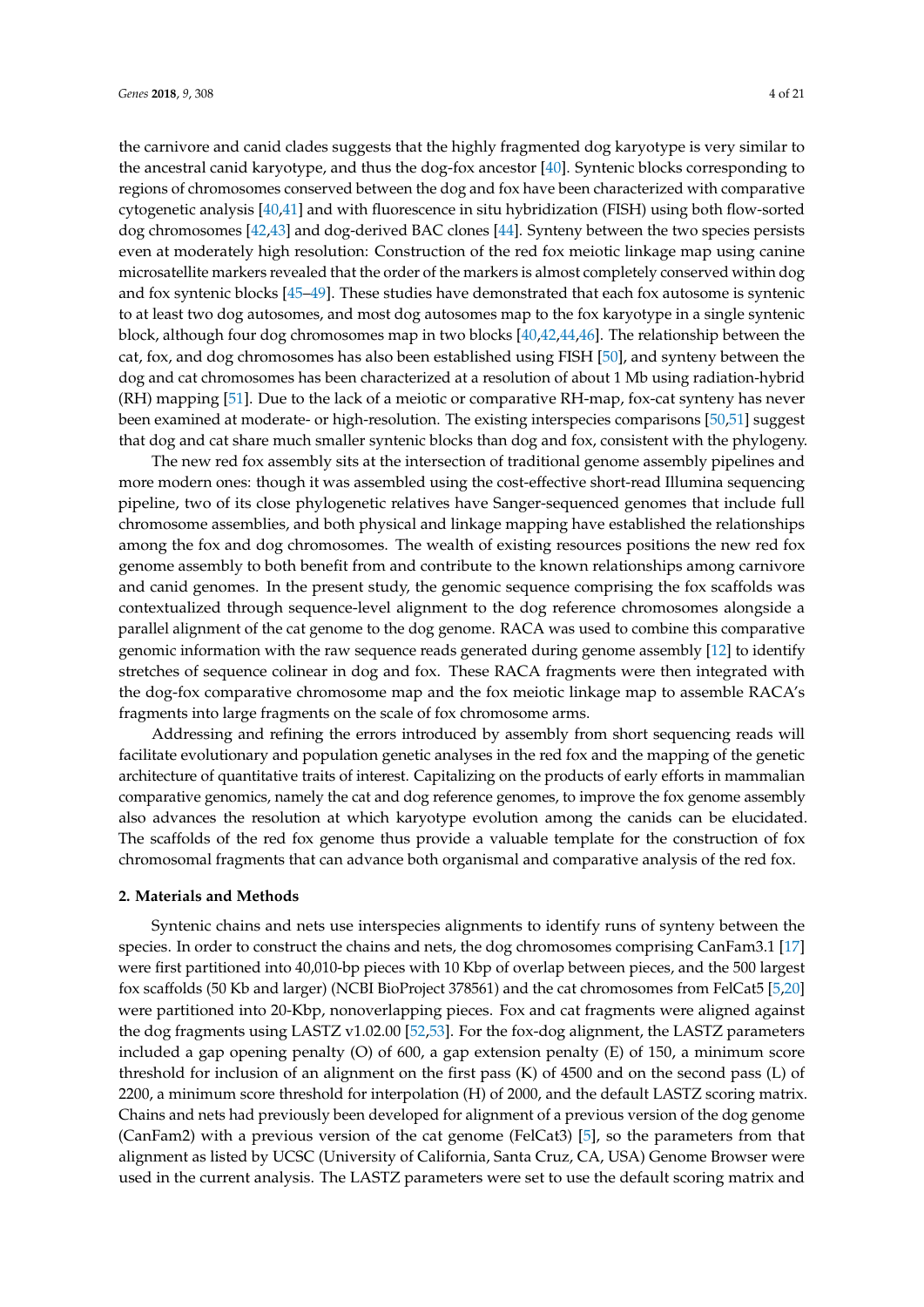$O = 400$ ,  $E = 30$ ,  $K = 3000$ ,  $L = 2200$ ,  $H = 2000$ , and  $M = 50$ , with M specifying the threshold at which a sequence is considered to be repetitive and excluded from additional seeding. LASTZ alignments were run in parallel on the Carl R. Woese Institute for Genomic Biology's (University of Illinois at Urbana-Champaign, IL, USA) high-throughput computing cluster.

The alignments were merged to create chains and then nets, which are ungapped and gapped syntenic fragments (respectively), using the standard algorithms from the kentUtils v302 [\[54,](#page-19-1)[55\]](#page-19-2): axtChain, chainSort, chainNet, and netSyntenic. The parameters in the chaining step for dog and fox included a minScore cut-off parameter of 5000 and a linearGap parameter set to medium. For cat and dog, the chaining parameters were set to a score threshold of 3000 and a linearGap of medium. The output of the chaining and netting step was a chain (.chain) and a net (.net) file corresponding to each dog chromosome compared to the fox, and the same for each chromosome compared to the cat.

The raw Illumina sequencing libraries (Table S1) generated in the original sequencing of the genome (NCBI BioProject 378561) were aligned against the largest 500 scaffolds in the draft genome using Burrows-Wheeler Alignment tool (BWA) 0.7.7 [\[56\]](#page-19-3). The alignments were converted into RACA's input format using the Perl script available on the RACA website [\[57\]](#page-19-4). Additionally, insert size statistics were measured for each of the 15 libraries using Picard v. 1.108 (Broad Institute, MA, USA) to calculate the mean and standard deviations of insert size mapping against the fox scaffolds (Table S1).

RACA (v. 0.9.1.1) [\[32\]](#page-17-20) takes as input the dog-fox and dog-cat chains and nets, the insert size distributions, and the output of the Perl script from the RACA website. Additionally, RACA requires that the phylogenetic relationships among the three species be provided as a Newick tree, so this tree was estimated using the syntenic nets (Appendix [A\)](#page-13-0). The default RACA parameters were used for Window Size, Intracoverage Percentage, and Insert Size Threshold. RACA was run four times in order to test the block resolution parameter at 40, 80, 100, and 150 Kbp to identify its optimal value.

RACA evaluates the probability that fragments are adjacent based on support from overlapping sequencing reads; however, in the case of fox-dog synteny, strong a priori predictions of adjacency were available from previous analyses of interspecies synteny [\[40](#page-18-7)[,42](#page-18-9)[–44](#page-18-11)[,46\]](#page-18-14). For this reason, the order of the markers and the known syntenic relationships between the dog and fox chromosomes were considered to be more reliable indicators of fragment order than RACA's fragment adjacency estimates. The number of dog chromosomes identified as syntenic to each scaffold by RACA was compared to their syntenic relationships with the dog genome as previously predicted [\[12\]](#page-17-1). The hypothesis that shorter scaffolds were more likely to be excluded by RACA, given that they would be less likely to contain runs of sequence longer than the Minimum Block Resolution, was tested using a one-tailed Welch Two Sample *t*-test in R [\[58\]](#page-19-5) to compare the log10-transformed scaffold lengths.

The 414 microsatellite markers used previously in construction of the fox meiotic linkage map [\[45](#page-18-12)[,46\]](#page-18-14) were aligned to the fox genome. The primers for each marker were mapped with Bowtie 2 [\[59\]](#page-19-6) to the fox scaffolds and then to the RACA fragments as though they were reads from paired-end sequencing. The insert size was set to a maximum of 700 and –D (the number of consecutive seed extension attempts that can fail before Bowtie 2 [\[59\]](#page-19-6) skips ahead) was set to 50. Primer sets that mapped concordantly were considered to map robustly and were assigned a location.

The meiotic positions of these markers on the fox chromosomes, as well as their physical and genomic positions in the dog, are already known, so identifying them within the fox genome sequence served to bridge the gap between the linkage map and the contents of the genome. The RACA fragments at each of the tested block resolutions were then checked against the meiotic linkage map to identify extent of the concordance between the marker order in the fragments and their known order. The resolution at which the RACA fragments most faithfully recapitulated known marker order was 40 Kbp, so these fragments were used in all subsequent analyses.

Assembly of the fox chromosomes then proceeded in two steps: first, all RACA fragments mapping to a single dog chromosomes were concatenated based on the order of the microsatellite markers (first) and then according to known dog-fox synteny. When the dog sequence syntenic to two adjacent RACA fragments was not continuous, gaps were inserted based on the missing syntenic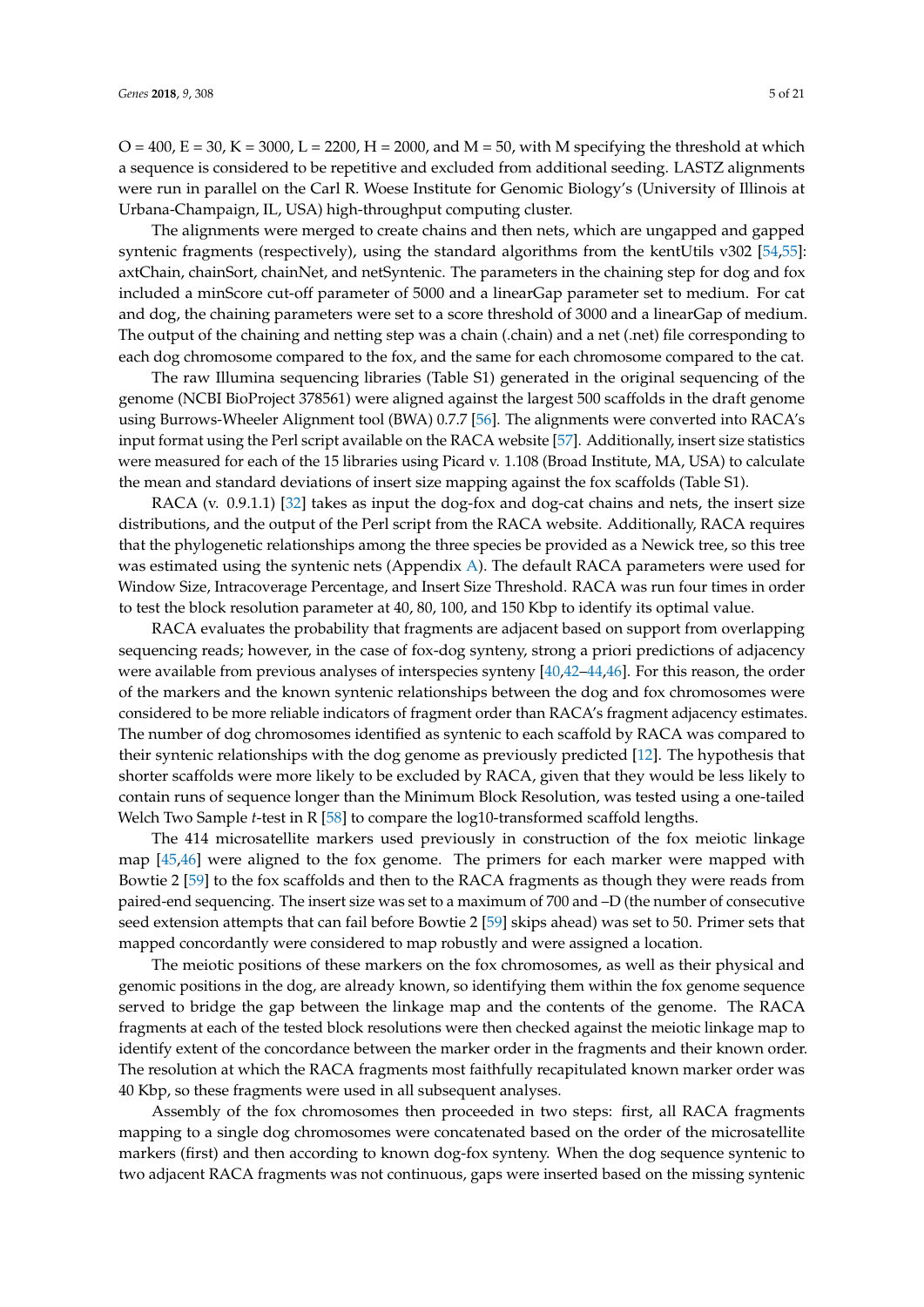sequence in the dog. In the next step, the new fragments were assigned positions along the fox chromosomes based on the known order and direction of the dog chromosomes relative to the fox chromosomes and the order of the markers on the fox chromosomes [\[42](#page-18-9)[,46\]](#page-18-14). Unless they were mapped continuously in a single scaffold, segments of fox chromosomes that comprise distinct dog-fox syntenic blocks were assembled into separate fox chromosomal fragments because no assumptions could be made about the amount of sequence separating them. RACA also provided the position(s) in the cat genome corresponding to each RACA fragment, so the order of the fragments in cat was compared to cat-dog synteny as established by radiation hybrid mapping [\[51\]](#page-18-16) and comparative cytogenetics [\[50\]](#page-18-15) to confirm that the fragments recapitulated known cat-dog synteny.

Dog chromosomes CFA1, CFA13, CFA18, and CFA19 map in multiple syntenic blocks to the fox genome and correspond to evolutionary breakpoints. The exact breakpoints of the syntenic blocks along the fox chromosome have not previously been identified (Table S2). The RACA fragments syntenic to these four dog chromosomes were examined at high resolution and compared against the previous mapping of the breakpoints [\[44\]](#page-18-11) to refine the syntenic positions of the breakpoints in the dog genome.

<span id="page-6-0"></span>Finally, the fox chromosomal fragments were assembled as FASTA files using a Python script (available at [https://github.com/rando2/foxmap\)](https://github.com/rando2/foxmap) to extract genomic sequence from the scaffolds according to the positional ranges identified by RACA. Directionality of the fragments was determined based on, first, the orientation of the scaffold relative to the rest of the chromosomal fragment, and, second, the likely direction of that fragment in the fox genome based on dog-fox synteny [\[46\]](#page-18-14). Sequences from the scaffolds were reversed and complemented using Python as necessary. Gaps of 100 bp were added between scaffolds within a RACA fragment according to RACA's recommendation. Gaps between RACA fragments within fox chromosomal fragments were determined based on the space between their respective syntenic positions in the dog.

Pairwise alignments using the new fox genome chromosomal assembly as the reference and the dog (CanFam3.1) and cat (FelCat8) genomes as targets were generated with LASTZ v.1.02.00 [\[52](#page-18-17)[,53\]](#page-19-0) using the following parameters  $C = 0$ ,  $E = 30$ ,  $H = 2000$ ,  $K = 3000$ ,  $L = 2200$ , and  $O = 400$ , with C=0 specifying chaining should not be used (–nochain) but gaps can be used (–gapped). The resulting pairwise alignments were converted into the UCSC chains and nets alignment formats with axtChain  $[54,55]$  $[54,55]$  (parameters:  $-\text{minScore} = 1000$ ,  $-\text{linearGap} = \text{medium}$ , and  $-\text{verbose} = 0$ ) followed by chainAntiRepeat, chainSort, chainPreNet, chainNet, and netSyntenic, all with default parameters. Pairwise homologous synteny blocks were defined using the maf2synteny tool [\[60\]](#page-19-7) at 300-Kbp resolution and uploaded to Evolution Highway [\[61\]](#page-19-8) [\(http://eh-demo.ncsa.illinois.edu/\)](http://eh-demo.ncsa.illinois.edu/).

#### **3. Results**

#### *3.1. Interspecies Synteny*

Large-scale parallel alignment of the largest 500 fox scaffolds (94% of the sequence in the draft genome) against the dog genome with LASTZ [\[52](#page-18-17)[,53\]](#page-19-0) and analysis with the kentUtils [\[54](#page-19-1)[,55\]](#page-19-2) produced chain and net files that define collinear sequence fragments representing synteny between the fox scaffolds and the dog chromosomes. Comparable alignments were produced of the cat and dog genomes.

#### *3.2. Reference-Assisted Chromosome Assembly*

With 40-Kbp block resolution, RACA identified 537 conserved blocks ranging in size from 41.4 Kbp to 54.7 Mbp of fox sequence, with sizes of the blocks ranging from 42.3 Kbp to 53.8 Mbp in the dog. The conserved blocks represent single, continuous regions on both a dog chromosome and a fox scaffold. RACA also provided corresponding location(s) in the cat genome for fragments that were homologous in all three species. Once read alignment information from the original genome sequencing reads was integrated, RACA merged these conserved blocks and added additional blocks to fill in gaps, resulting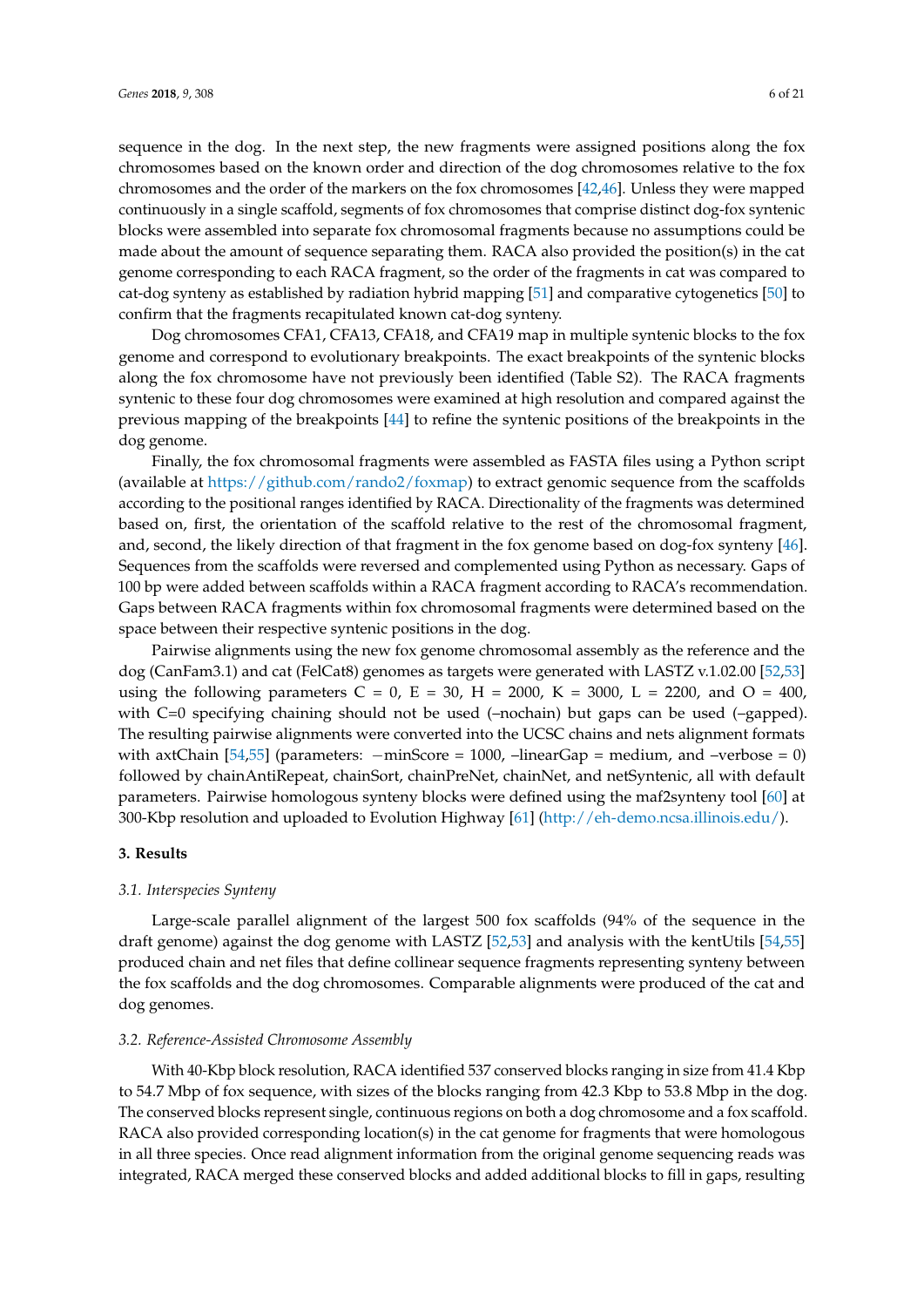in a set of 128 RACA fragments. The RACA fragments ranged in size from 34.9 Kbp to 104.6 Mbp. RACA's assembly closely followed the structure of the individual dog chromosomes, except for one fragment spanning both dog chromosomes 12 and 33 (CFA12 and CFA33), which together comprise the larger arm of fox chromosome 1 (VVU1q) [\[40\]](#page-18-7). Mapping an independent set of fox paired-end reads revealed support for 12.2% of the scaffold adjacencies suggested by RACA (Appendix [B\)](#page-14-0).

RACA incorporated sequence from 398 scaffolds into the fragments it assembled, meaning that 102 scaffolds analyzed by RACA were not included in the assembled fragments. Although the scaffolds used by RACA spanned the full range of represented scaffold lengths (50 Kbp to 55 Mbp), the excluded scaffolds were concentrated at the short end of the range (Figure [1\)](#page-6-0). Comparing the log10 of the nucleotide lengths of the 500 scaffolds revealed that the scaffolds excluded from the assembly (mean: 4.91; standard deviation: 0.22) were significantly shorter than those included (mean: 6.31; standard deviation: 0.76) based on a Welch two sample *t*-test (*t* (491.01) = −31.845, *p* < 2.2 × 10<sup>−16</sup>). Six of the excluded scaffolds have been reported [\[12\]](#page-17-1) as mapping to the dog Y-chromosome, which was not included in the present analysis.

<span id="page-7-0"></span>

**RACA-Selected Scaffolds** 

Inclusion in RACA Fragments

500 scaffolds, which ranged from 48 to 55,683 Kbp. The scaffolds included in the assembly spanned be expected to be included in RACA's assembled fragments. **Figure 1.** Box plot indicating lengths of scaffolds included and excluded from Reference-Assisted Chromosome Assembly's (RACA's) assembled fragments. RACA was provided with the largest approximately the full range of sizes (50 to 55,683 Kbp) whereas the excluded scaffolds tended to be smaller (48 to 656 Kbp). The outlier points shaded in blue represent scaffolds 292 and 310, which were experimentally demonstrated to contain red fox Y-chromosome sequence [\[14\]](#page-17-3), and therefore would not

The same prior analysis [\[12\]](#page-17-1) had identified 70 scaffolds among the largest 500 as putative bioinformatic chimeras, meaning they were likely to contain misassembled sequence drawn from multiple fox chromosomes. Most of the scaffolds predicted to be syntenic to two or more dog chromosomes were split into the predicted number of fragments by RACA (Figure [2\)](#page-7-0).

#### *3.3. Assembly of Chromosome-Scale Fragments*

The RACA fragments were integrated with the fox meiotic linkage map, which was constructed from dog-derived microsatellite markers whose order is known to be conserved along the fox chromosomal arms [\[46\]](#page-18-14). The microsatellite markers were mapped in silico onto the scaffolds and the RACA fragments to determine the order of the RACA fragments along the fox autosomes and X-chromosome. Of the 414 markers available, Bowtie 2 [\[59\]](#page-19-6) mapped 373 concordantly to the largest 500 fox scaffolds, and all of those fell within RACA fragments (Table S3). Seventy-two of the 128 RACA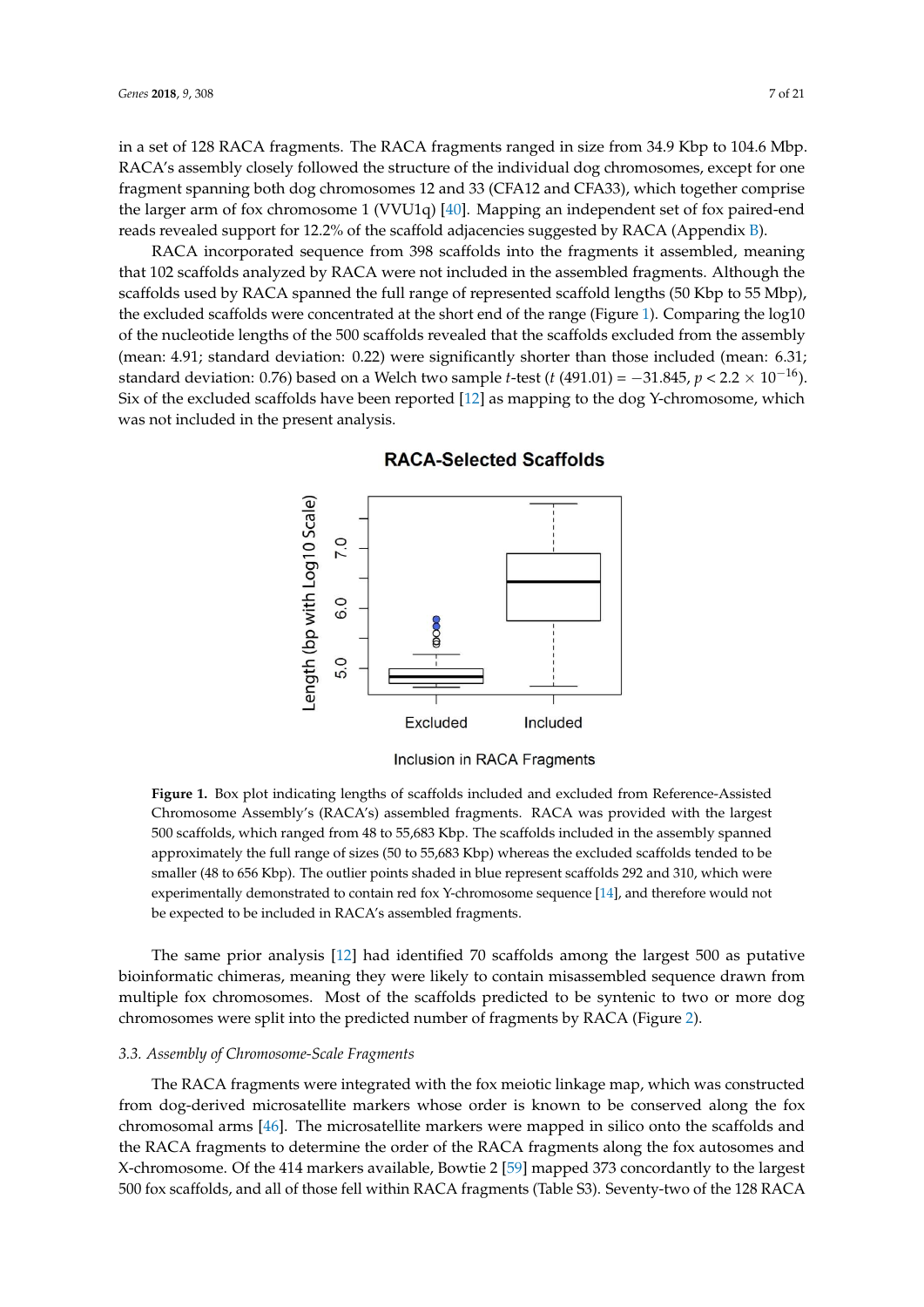fragments contained at least one marker, and, of those, 57 contained two or more markers. The largest number of markers in a single RACA fragment was 25.

Presence of one or more markers allowed for the position of each fragment relative to the other fragments to be determined according to the fox meiotic linkage map, and when two or more markers mapped to a fragment, its direction relative to the other fragments could also be inferred. Fifty-six RACA fragments did not contain markers and were assigned positions along the fox chromosome arms according to their syntenic positions on the dog chromosomes and the previously identified patterns of fox-dog synteny (i.e., in the same order and orientation they would fall within the dog genome). Gaps were added between RACA fragments to be consistent with the corresponding unassembled dog sequence. Scaffolds 1 and 9, which are likely to overlap a historical fusion event, were recombined at the site where RACA had recommended splitting them because the order of the markers within each scaffold indicated that each scaffold contained sequence corresponding to two adjacent dog-fox syntenic blocks. Through this procedure, the number of fragments was reduced to 40. These chromosome-scale fragments ranged in size from 20.2 to 124.0 Mbp. All chromosomal fragments contain markers placed on prior linkage maps (Table S3).

<span id="page-8-0"></span>

### Synteny of Scaffolds to Dog Chromosomes

### **RACA Syntenic Analysis**

**Figure 2.** The number of distinct dog chromosomes syntenic to each scaffold, as predicted with two complementary methods: genome-scale alignment to identify syntenic dog chromosome(s) for each scaffold [\[12\]](#page-17-1), and the number of dog chromosomes syntenic to each scaffold as identified by RACA. Circle diameter is proportional to the number of scaffolds, which is presented inside of or beside the circle. Green indicates that the same number of syntenic chromosomes was predicted by both methods; yellow that the methods predicted different numbers; and red that the scaffolds were excluded from the RACA assembly. Unlike the prior analysis, RACA did not compare the scaffolds to the dog Y-chromosome.

Comparison of the order of the 358 markers in RACA fragments that contained two or more markers (Table S3) to previous estimations of marker order [\[46–](#page-18-14)[49\]](#page-18-13) revealed a high level of congruence between the marker order in the fragments assembled by RACA, and as estimated with linkage. In all but 10 cases, the order of the markers in the assembly matched at least one previous map.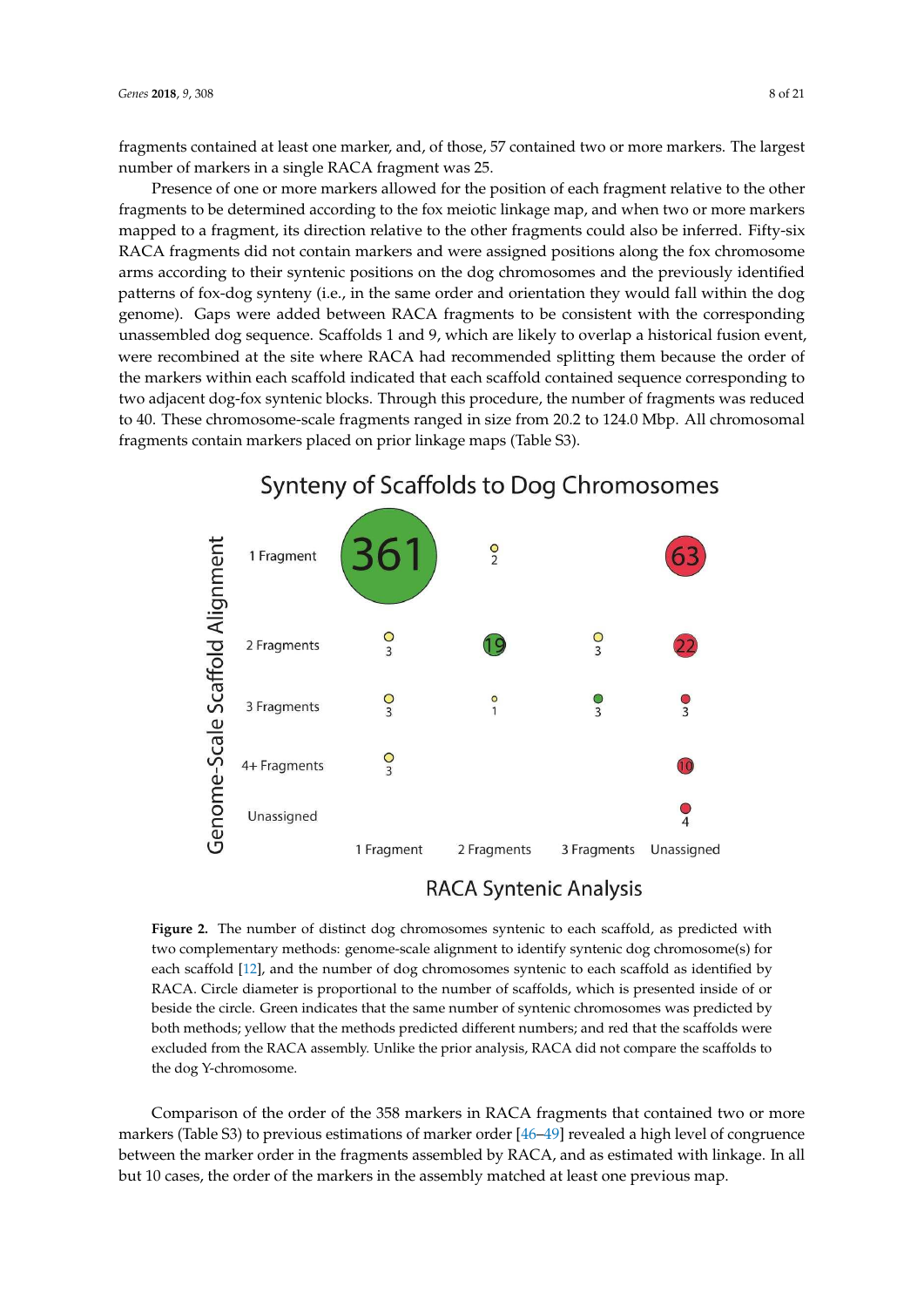#### *3.4. Refinement of Fox-Dog Synteny at Chromosomal Breakpoints*

<span id="page-9-0"></span>All but four dog chromosomes correspond to single syntenic blocks in the fox genome. CFA 1, 13, 18, and 19 each split into two distinct syntenic blocks when compared to the fox chromosomes, and previous studies have sought to characterize the dog genomic positions of the breakpoints in dog-fox synteny (Table [1\)](#page-8-0). The RACA fragments homologous to these four dog chromosomes were analyzed to determine the syntenic position of the each relative to the fox breakpoint. Several RACA fragments were anchored in regions with known syntenic placement on the fox map but extended into the regions of the dog chromosomes whose locations relative to the breakpoint was unknown. These RACA fragments allowed for the size of the region unmapped to either the syntenic block to be reduced and refined the dog genomic positions of the breakpoints in fox (Table [1\)](#page-8-0). One RACA fragment, 1a, contains sequence that is syntenic to either side of the breakpoint on dog chromosome 1 (209,340–423,404 bp and 24,994,866–25,534,824 bp); a lack of markers in this fragment prevented confident assignment to either fox chromosome 1 or 5, but it has been assembled with RACA fragment 1b to form fox chromosomal fragment VVU5p-proximal, which is the segment of fox chromosome 5 located proximally (that is, adjacent to the centromere) on the p arm.

**Table 1.** Refinement of gaps in synteny between dog and fox. Four dog chromosomes map in more than one syntenic block to the fox genome, meaning a single dog chromosome is syntenic to more than one contiguous region of the fox as the result of either a fission event in the dog lineage or a fusion event in the fox lineage. The breakpoints and sizes of the unassigned regions as refined by previous analysis [\[44\]](#page-18-11) are indicated in the third and fourth columns, respectively. High-resolution mapping in the present study allowed for refinement of the breakpoints, as indicated in the fifth and sixth columns. All genomic locations are based on CanFam3.1. RACA fragment 1a is excluded due to its lack of markers.

| Fox<br>Chromosomes | Dog<br>Chromosome | <b>Previously Unassigned</b><br>Positions on Dog<br>Chromosome (bp) | Previous<br>Gap Size<br>(Kbp) | Dog Chromosome<br><b>Positions Still</b><br>Unassigned (bp) | <b>Updated</b><br><b>Gap Size</b><br>(Kbp) |
|--------------------|-------------------|---------------------------------------------------------------------|-------------------------------|-------------------------------------------------------------|--------------------------------------------|
| 1 & 5              |                   | 24,600,000-25,700,000                                               | 1100                          | 24,988,836-25,579,247                                       | 590.4                                      |
| 2 & 13             | 13                | 37,800,000-38,600,000                                               | 800                           | 38, 258, 211 - 38, 277, 954                                 | 19.7                                       |
| 5 (2 fragments)    | 18                | 24,400,000-26,000,000                                               | 1600                          | 25,259,332-25,332,083                                       | 72.8                                       |
| 4 & 5              | 19                | 18,800,000-22,100,000                                               | 3300                          | 19,878,341-20,333,685                                       | 455.3                                      |

#### *3.5. Assembled Chromosomes*

<span id="page-9-1"></span>The sequences of the 40 assembled chromosomes are available online as NCBI BioProject 421766 and represent version 2.4 of the red fox genome assembly (vv2.4). Comparing the order of the RACA fragments across the three assemblies allowed for an interspecies comparative chromosome map to be inferred (Figure [3\)](#page-9-0). Synteny between the chromosomal fragments and the dog and cat chromosomes was consistent with previously characterized synteny among the three species [\[40](#page-18-7)[,42–](#page-18-9)[44](#page-18-11)[,50\]](#page-18-15) with one exception: The cat chromosomes found to be syntenic to the regions of VVU1 and VVU5 that are syntenic to CFA1 were swapped relative to the previous dog-fox-cat comparative karyotype [\[50\]](#page-18-15), but the positions in the comparative karyotype proposed here were consistent with the dog genomic positions syntenic to each cat chromosome as characterized with RH-mapping [\[51\]](#page-18-16) and the known fox breakpoints [\[44\]](#page-18-11).

Additionally, the high-resolution analysis identified previously unknown, short (between 20 Kbp and 11.9 Mbp) cat-fox syntenic blocks, many of which are consistent with dog-cat synteny as characterized in the dog-cat comparative RH map. The cat-fox comparison in Figure [3](#page-9-0) is inferred based on the two species' alignment to the dog. As previously reported [\[50\]](#page-18-15), synteny is conserved between fox and cat but not between fox and dog on VVU4 and VVU13 (Table [2\)](#page-9-1). The high-resolution analysis revealed three cases (VVU1, VVU6, and VVU7) where fox sequence syntenic to a continuous region in the cat genome was split across both arms of a single fox chromosome (Table S4). Synteny among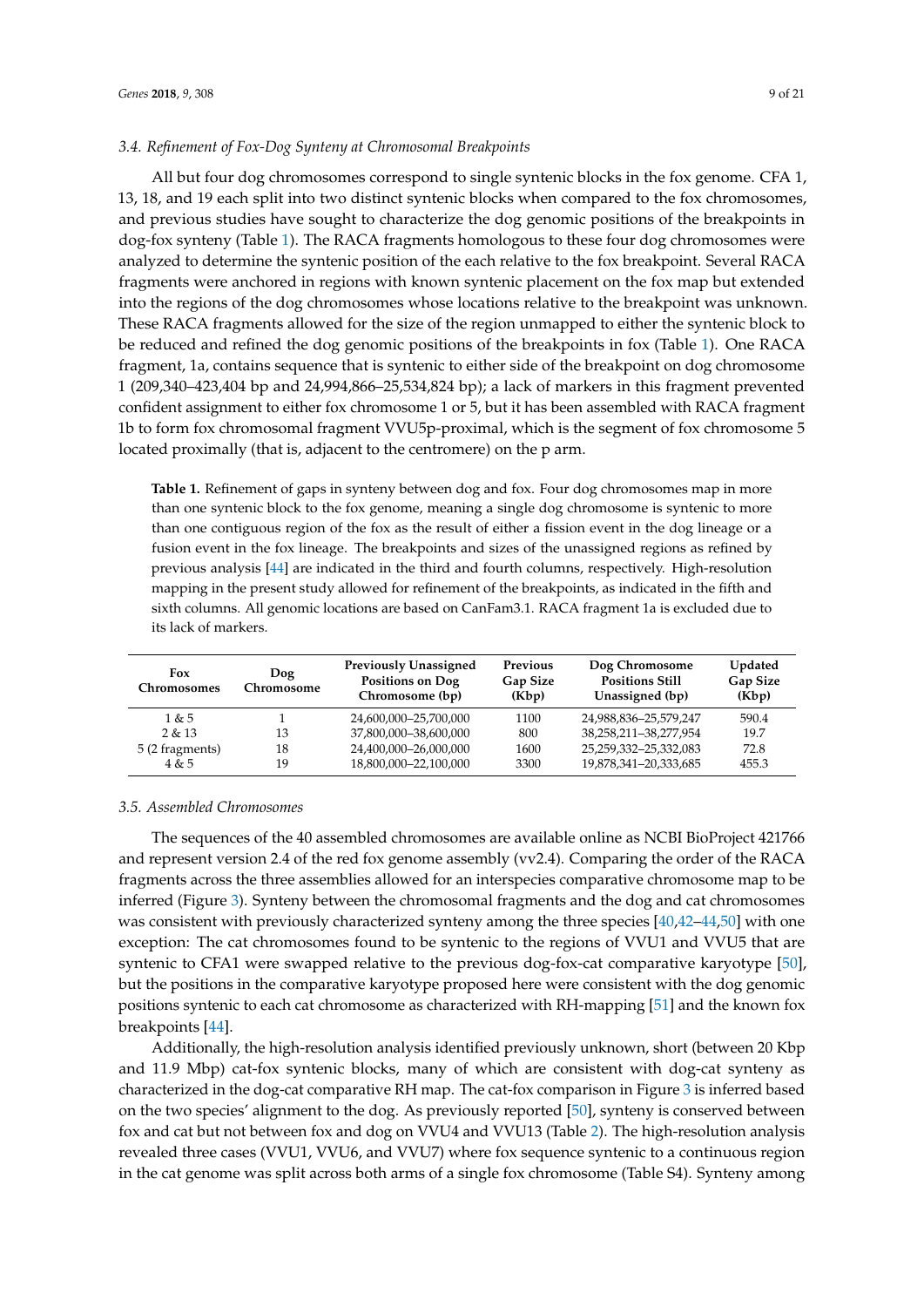<span id="page-10-0"></span>fox, dog, and cat, with positions from both the fox draft genome and the chromosome assembly, are visualized in Evolution Highway [\[61\]](#page-19-8) (Figure [4\)](#page-10-0).



**Figure 3.** The fox chromosomal segments shown alongside the corresponding syntenic chromosomes in dog and cat. Fox chromosomal fragments are ordered to approximate the full assembled chromosome, and chromosome numbers appear inside of or alongside fragments. Asterisks indicate dog chromosomes that map in more than one syntenic block to fox. Dog and fox fragments are to scale; cat fragments are approximately to scale. Syntenic blocks smaller than 500 Kbp (found only for the cat) are not shown.

blocks, as indicated by bold text. The cat syntenic blocks spanning two dog syntenic blocks are shaded. **Table 2.** Conserved synteny between cat and fox relative to dog. Alignment of the dog genome assembly (CanFam3.1) and cat genome assembly (FelCat5). Top: against VVU4; bottom: against VVU13. In these three cases, fox and cat map in a single syntenic block whereas fox and dog map in two Genomic positions in CanFam3.1 and FelCat5 are indicated. \* Indicates chromosome comprised by two dog-fox syntenic blocks.

| Fox<br>Fragment | Dog<br>Chromosome | Dog Positions<br>(Mbp)   | <b>Direction</b>   | Cat<br>Chromosome    | <b>Cat Position</b><br>(Mbp)              |
|-----------------|-------------------|--------------------------|--------------------|----------------------|-------------------------------------------|
| 4pt<br>4pp      | $19*$<br>32       | $0 - 19.9$<br>$0 - 38.7$ | Forward<br>Reverse | B1                   | $84.0 - 144.6$                            |
| 4q              | $\overline{4}$    | $0 - 88.3$               | Forward            | D2<br>A1             | $8.6 - 48.2$<br>172.6–227.4               |
| 13p<br>13qp     | $13*$<br>29       | $0 - 38.3$<br>$0 - 41.7$ | Reverse<br>Reverse | F <sub>2</sub>       | $0.6 - 82.8$                              |
| 13qt            | 7                 | $0 - 80.9$               | Reverse            | D <sub>3</sub><br>F1 | $33.3 - 71.5$<br>$0.4 - 41.3$ ; 65.7-68.7 |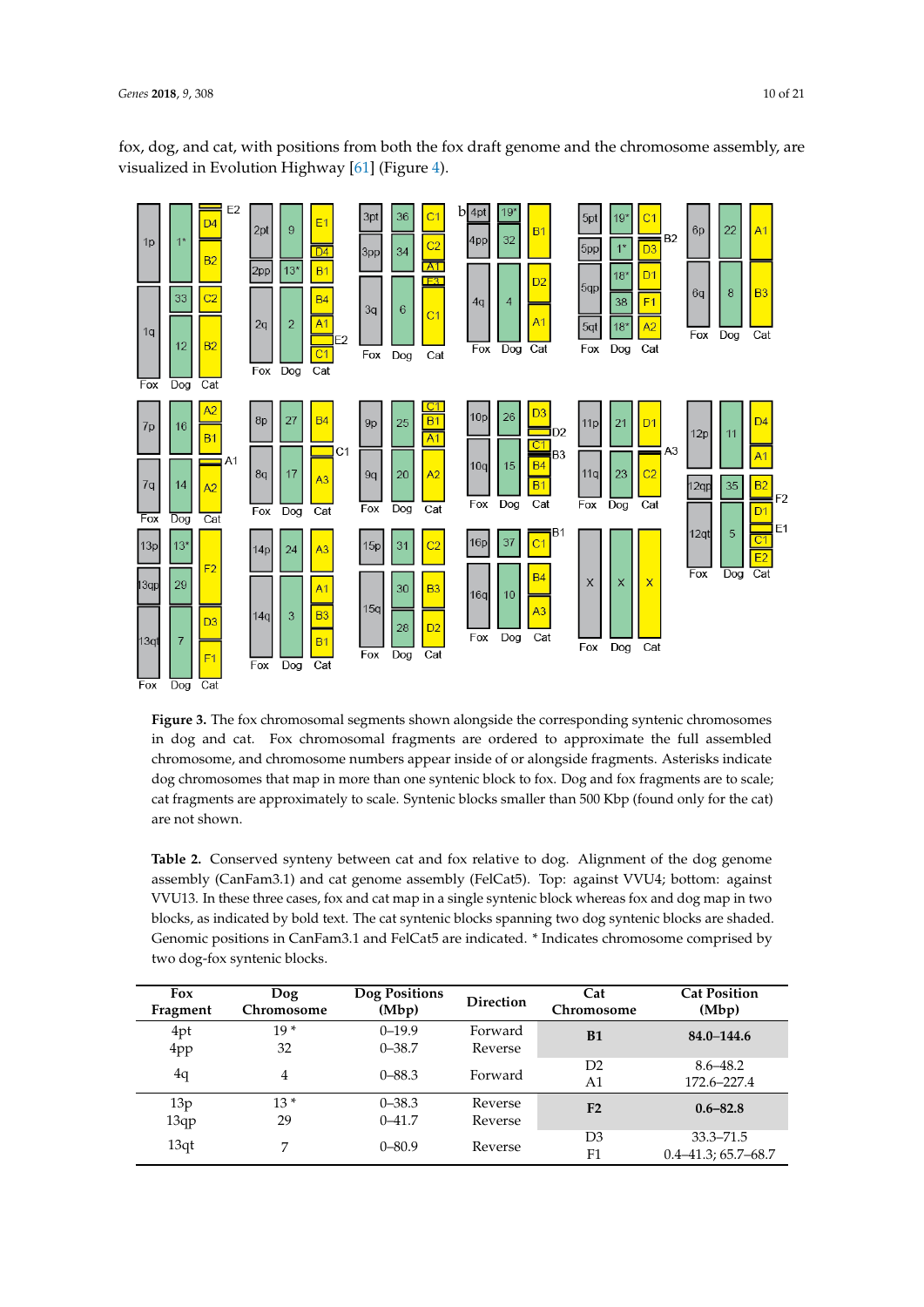

**Figure 4.** View of fox, dog, and cat synteny along fox chromosome 12. Interspecies chromosome-scale synteny has been visualized in Evolution Highway [\[61\]](#page-19-8). The fox scaffolds comprising vv2.2 and the final 40 fragments comprising vv2.4 are included in the visualization. Red represents fragments that run negative relative to the fox chromosome fragments (i.e., opposite strand), whereas blue fragments run in the same direction.

the scaffold intact, the marker order indicated that the scaffold was likely to overlap an historical む む 43 syntenic blocks between fox and dog. A full comparison of synteny among the three species across む In almost all cases, the assembled fox chromosomal fragments split at locations where synteny breaks with the dog, such that the fragment is syntenic to a single dog chromosome. Three exceptions were found. Fox chromosomal fragment 1q was assembled by RACA based on read support along scaffold 7 to allow the fusion of regions syntenic to dog chromosomes 33 and 12. Additionally, fragments VVU5qp (the proximal segment of the larger (q) arm of fox chromosome 5) and 15q are cases where a scaffold bridges two adjacent dog-fox syntenic blocks. Although RACA did not suggest leaving fox fusion. Thus, there are 40 fox chromosomal fragments in the current assembly, corresponding to all fragments is provided in Table S4.

#### **4. Discussion**

The Genome 10K Project seeks to propel the coming-of-age of comparative genomics by at least in the case of the red fox genome, by earlier research in comparative genomics that provides sequencing a phylogenetically comprehensive set of vertebrate genomes. This objective was advanced, the resources needed to overcome the computational limitations of genome assembly with short-read NGS technology. Here, the scaffolds comprising the red fox genome were examined through the lens of comparative genomics to construct 40 fragments corresponding to partial or full fox chromosome arms. This pipeline allowed for the resolution of some assembly errors (e.g., chimerism) and for the red fox genome sequence to be reconciled with the red fox meiotic linkage map. The assembly of the red fox draft genome into chromosome-scale fragments will facilitate future genomic analysis of the fox and is thus a necessary step in the development of this genome.

む scaffold-derived sequence (i.e., excluding the gaps added by RACA or to combine RACA fragments). The chromosomal fragments contain 93.7% of the 2.5 Gbp of sequence originally reported [\[12\]](#page-17-1). The red fox genome project is positioned to build on resources developed over more than two decades that include the Sanger sequencing and OLC assembly of the chromosomes of two phylogenetically close species [\[5](#page-16-4)[,17](#page-17-6)[,20\]](#page-17-9), characterization of the red fox chromosomes relative to the dog chromosomes through comparative cytogenetic analysis and FISH [\[40](#page-18-7)[–44\]](#page-18-11), and the development and refinement of a red fox meiotic linkage map using dog-derived markers [\[46](#page-18-14)[–49\]](#page-18-13). RACA identified synteny between the red fox scaffolds and the dog chromosomes, and the placement of the markers along RACA's fragments allowed for the assembly of 40 fragments ranging in size from 20.2 to 124.0 Mbp. The assembled fragments comprise 2.38 Gbp of sequence including 2.34 Gbp of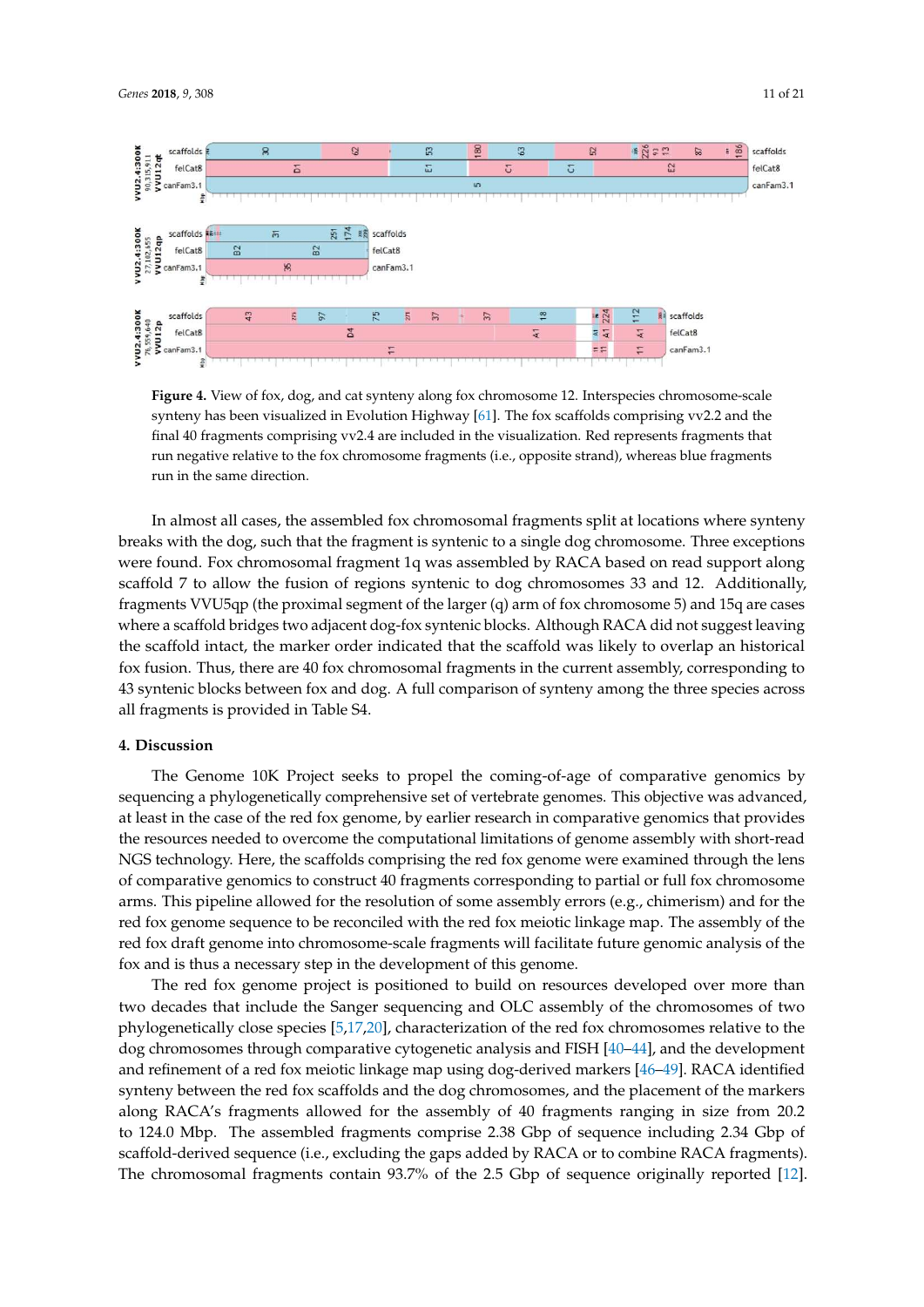Additionally, a minimum of 0.05% of the sequence contained in the original genome is derived from the Y-chromosome [\[14\]](#page-17-3). Thus, although the refined fox assembly incorporates genomic information from only 398 large scaffolds of the 676,878 scaffolds assembled, this corresponds to a loss of less than 3.5% of sequence information from the draft genome.

The fox chromosomal fragments are highly consistent with previous work using meiotic linkage mapping, with the order of the markers in the RACA fragments being almost identical to the established marker order on the fox map (Table S3). This concordance allowed for marker-guided assembly of the RACA fragments into the full and partial chromosomal arms. The ten discrepancies in marker order along the RACA fragments were placed in or near regions known to be affected by high levels of pericentromeric suppression in the fox [\[46\]](#page-18-14) (Table S3). The placement of the markers in the RACA fragments therefore not only facilitated the assembly of the chromosomal fragments, but also offered new insight into regions that have been difficult to resolve using meiotic linkage.

Furthermore, explicitly developing the fox as a resource can provide additional support for research in chromosome evolution. The Canidae and Felidae branches of Carnivora diverged approximately 60 million years ago, and within the canids, four major clades are recognized: red-fox-like canids, South American canids, wolf-like canids, and the basal *Urocyon* clade [\[17\]](#page-17-6). The dog is a wolf-like canid, and the red fox belongs to its eponymous clade. While comparison of chromosomal rearrangements between the fox, dog, and cat clearly support the closer phylogenetic relationship between the dog and fox, there are at least two regions where synteny between the cat and fox chromosomes is more highly conserved than between dog and fox. The regions of VVU4 syntenic to cat chromosome B1 and of VVU13 syntenic to cat chromosome F2 have been found to form continuous syntenic blocks in cat [\[50\]](#page-18-15) and canid lineages other than the wolf-like canid clade [\[44\]](#page-18-11). The present high-resolution analysis revealed regions where the evolutionary history may be more complex than previously known (Table S4). For example, on VVU6, RACA identified the regions corresponding to the telomeres of CFA22 and CFA8 (e.g., the VVU6 centromere) as being syntenic to cat chromosome A1. However, it does not appear that this region forms a continuous syntenic block with cat because there is 6.5 Mbp of missing cat sequence that RACA identified as being syntenic to VVU7 and these regions are not adjacent in other canids [\[39,](#page-18-6)[44\]](#page-18-11). Similarly, sequences syntenic to cat chromosome B2: 31.9–154.2 Mbp split into multiple syntenic blocks across VVU1p and VVU1q, whereas these regions are syntenic to distinct chromosomes in the dog (CFA1 and CFA12, respectively). A similar pattern is found for the regions of VVU7p and VVU7q that are syntenic to cat chromosome A2. Whether or not these breakpoints have been reused [\[62](#page-19-9)[–64\]](#page-19-10) is a question for future analysis. Regardless, the strong support for at least two derived fissions in the wolf-like canids as identified by both physical [\[44](#page-18-11)[,50\]](#page-18-15) and now sequence-level synteny suggests that two modifications to the estimated ancestral canid karyotype [\[39\]](#page-18-6) are needed. These modifications would reduce the number of unknown fragments in the ancestral canid karyotype (Appendix [C\)](#page-15-0).

High-resolution mapping of dog-fox syntenic blocks can elucidate regions associated with chromosome evolution. Twenty-six fusions and 4 fissions separate the red fox karyotype from the dog karyotype [\[42\]](#page-18-9), with most fox chromosome arms corresponding to one or more acrocentric dog chromosomes. Identifying the sequence of the fox chromosomes presents an opportunity to characterize the regions associated with these fissions and fusions, especially in the cases where a single scaffold spans a historical fusion in the fox lineage (VVU1q, VVU5qp, and VVU15q). Likewise, analyzing the genomic content of the regions surrounding the four fissions can provide insights into chromosomal evolution in Canidae and beyond. The four fissions correspond to the breaks in dog-fox synteny seen on dog chromosomes 1, 13, 18, and 19. These loci are considered evolutionary breakpoint regions (EBRs) [\[44\]](#page-18-11), which are positions along the chromosomes known to be the sites of a large number of fission events [\[39,](#page-18-6)[40,](#page-18-7)[44,](#page-18-11)[50,](#page-18-15)[65,](#page-19-11)[66\]](#page-19-12). Based on the syntenic patterns observed among canid species [\[43](#page-18-10)[,44](#page-18-11)[,50\]](#page-18-15), the breakpoints in the fox associated with CFA1, CFA13, and CFA19 all emerged from the same pattern of chromosome evolution: They likely belonged to distinct chromosomal fragments in the ancestral canid that fused in the ancestor of modern wolf-like and South American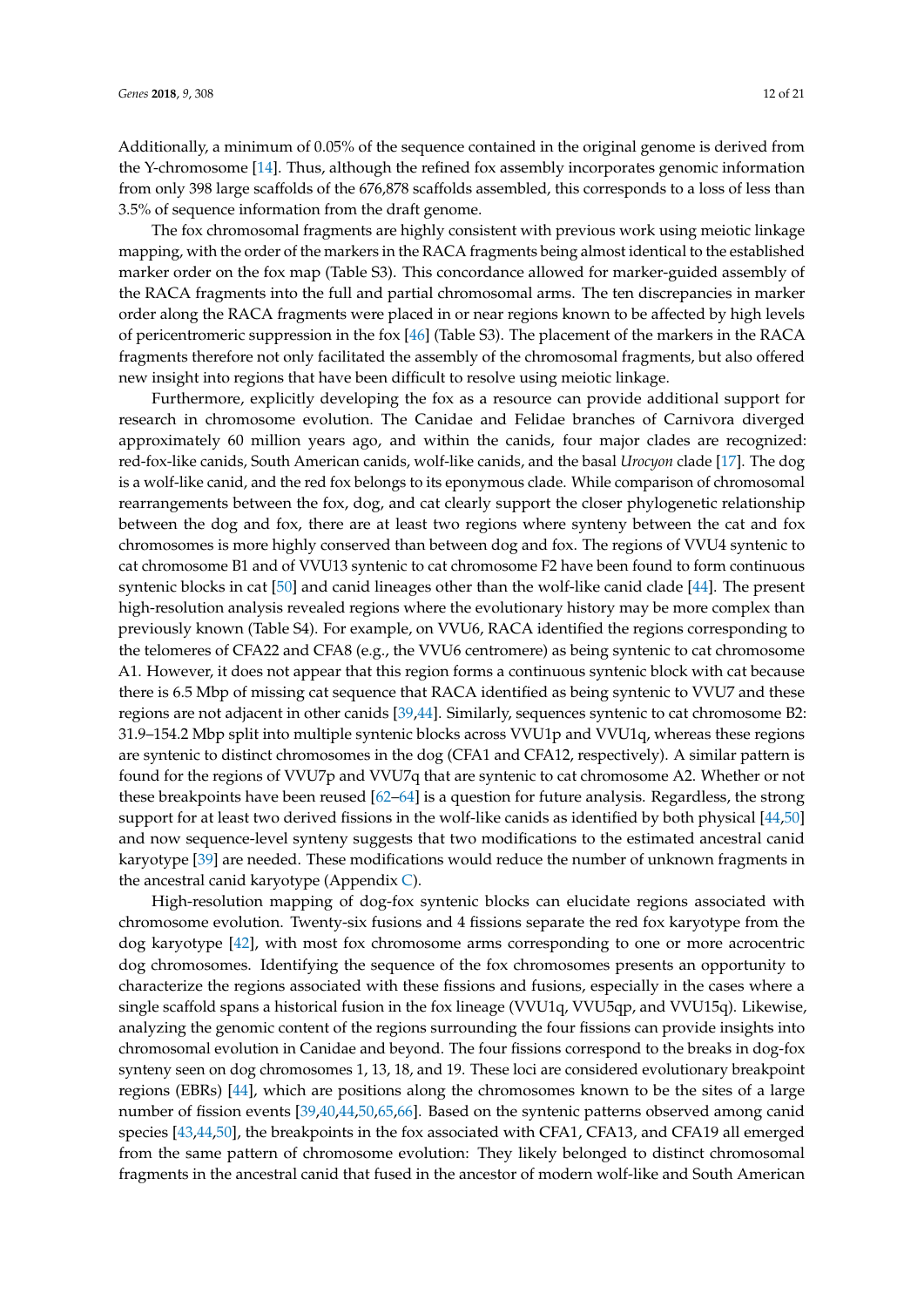canids, so they remain separate fragments in the rest of the canids, including the red fox. However, the evolutionary history of the breakpoint on CFA18 is more complex and suggests reuse of this EBR within recent canid chromosome evolution. Previous analysis [\[44\]](#page-18-11) identified two syntenic blocks corresponding to CFA18 in both the red fox and the grey fox (*Urocyon cinereoargenteus*), but these regions form a single syntenic block in not only the wolf-like and South American canids but also some of the red-fox-like canids (i.e., raccoon dog and beat-eared fox). Becker and colleagues [\[44\]](#page-18-11) mapped the breakpoints in the red fox and grey fox to the same regions along CFA18 but concluded that two distinct fusion events would best explain the pattern observed. They also noted that this syntenic block is adjacent to the CFA38-syntenic block not only in the red fox, but also in the grey fox, which belongs to the mode basal canid clade; this pattern is consistent with two separate events where these syntenic blocks were fused in the past 10 million years of canid evolution [\[44\]](#page-18-11). On VVU5qp in the proposed assembly of the fox chromosomal fragments, we present the sequence composition of an interstitial boundary of syntenic blocks corresponding to CFA38 and CFA18, although CFA38 and CFA18 share two boundaries on VVU5q, and the boundary assembled in scaffold9 is not the one recapitulated in the *Urocyon* karyotype. While the sequence of this EBR would be of particular interest to future analysis, the red fox chromosomal assembly, as a whole, will allow for higher resolution characterization of EBRs and the genomic content underlying chromosome evolution.

The chromosome fragments assembled here are essential for the advancement of genomic studies in the fox. Previous studies seeking to map behavioral traits in the fox have been forced to choose between relying on low-resolution microsatellite markers (e.g., [\[49\]](#page-18-13)), interpreting against the dog genome assembly (e.g., [\[67\]](#page-19-13)), or analyzing short genomic fox fragments (e.g., [\[12\]](#page-17-1)). The large fragments will facilitate the use of high-resolution markers and the use of the fox as a reference genome for sequence alignment, while still allowing continuous analysis along fragments on the scale of chromosomal arms. The scale of the new fragments will facilitate the mapping of phenotypic traits, including the extreme behavioral phenotypes of the Novosibirsk farmed populations that influenced the inclusion of the red fox in the Genome 10K Project, and will advance future studies using in evolutionary and population genomics. Additionally, comparative analysis of wild fox populations and farmed foxes selected for behavior or other traits will be facilitated by the longer, continuous runs of sequence. For example, selective sweeps that reduce heterozygosity in regions surrounding a locus of interest will be more easily detected and the correct loci targeted when the sweep is recognized as contiguous, rather than being split across multiple scaffolds. Thus, the fragments themselves provide a new resource for analysis in the red fox.

<span id="page-13-0"></span>Though reorganizing the scaffolds as chromosomes is important to the usability of the red fox genome, this assembly remains unfinished. As sequencing technologies and pipelines continue to evolve, new approaches to resolution of repetitive regions are becoming increasingly feasible. With the new technologies sometimes referred to as third-generation sequencing (3GS), sequencing reads of up to 20 Kbp are now available. The major limitation to many 3GS technologies is a high error rate compared to Sanger or short-read sequencing technologies [\[68\]](#page-19-14). Integrating reads from long-read platforms such as PacBio or Oxford Nanopore with short-read Illumina sequencing that can be used to correct errors has proven a valuable strategy for resolving complex regions of genomes [\[69,](#page-19-15)[70\]](#page-19-16). In fact, new assembly algorithms have been developed to leverage both short- and long-read NGS technologies. One example is DBG2OLC, where short reads are assembled with de Bruijn graphs into contigs that are then used to correct errors in long reads, allowing for use of an OLC approach [\[68\]](#page-19-14). Approaches to sequencing itself have also emerged that obtain spatial information and sequence information simultaneously. These include Hi-C, which elucidates chromatin structure [\[71\]](#page-19-17), and optical mapping, where fingerprints indicating the positions of restriction enzymes are visualized along long stretches of the genome [\[72\]](#page-19-18). Selection of individuals for sequencing can also play a role in improving de novo assemblies through strategies such as trio-binning, where sequencing parents alongside offspring facilitates the identification of specific haplotypes in a departure from the conventional choice to sequence inbred individuals [\[73\]](#page-19-19). Short-read-assembled genomes like that of the red fox will benefit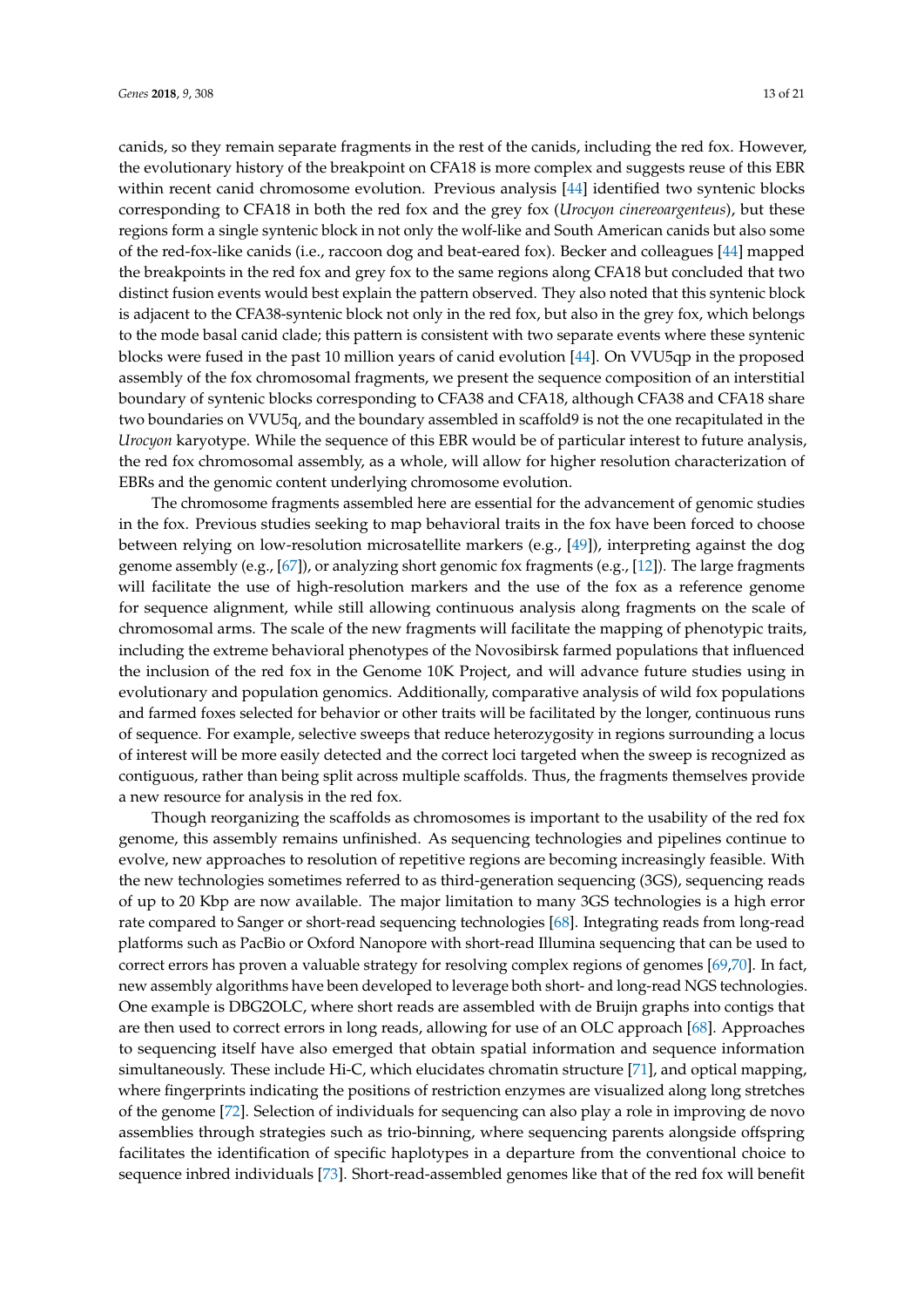<span id="page-14-1"></span>significantly from the improvements available with these approaches as 3GS becomes more widely available and economical.

Beyond the red fox itself, the chromosome fragments here and future improvements to them will offer a resource for analyses of chromosome evolution within Canidae. The scaffolds that contain sequence from two adjacent syntenic blocks offer an opportunity to analyze the genomic sequence comprising breakpoints during recent canid karyotype evolution, and, in one case an EBR, because the red fox is the first canid other than dog for which a genome has been assembled. Therefore, just as the red fox assembly has benefited greatly from the work of comparative mammalian genomics, it can also offer new insights into karyotype evolution in Canidae, the family with one of the most highly rearranged karyotypes [\[63\]](#page-19-20). The assembly of the fox draft genome into large fragments is thus a critical next step for genomic research in the red fox itself and in the red fox genome's potential to contribute to comparative mammalian genomics.

**Supplementary Materials:** The following are available online at [http://www.mdpi.com/2073-4425/9/6/308/s1,](http://www.mdpi.com/2073-4425/9/6/308/s1) Table S1: Libraries used in assembly of the fox genome, Table S2: Assignment of fragments spanning the fox evolutionary breakpoints with dog, Table S3: Marker positions, Table S4: Positions of the fox chromosome fragments in the dog and cat genomes.

<span id="page-14-0"></span>**Author Contributions:** A.V.K., H.M.R., J.L.J., L.N.T., and D.M.L. conceived and designed the experiments and the project. H.M.R., M.F. M.P.R., N.B.W., J.L.J., R.B., E.R.B., X.X., S.F., S.L., and Z.X. performed the experiments and analyzed the data: M.F. wrote the code for the LASTZ analysis and chain/net construction and constructed the Evolution Highway visualization; H.M.R. oversaw the execution of the LASTZ and chain/net scripts, ran RACA, identified how RACA's fragments fit into known dog-fox synteny, and evaluated the assembly; H.M.R. and M.P.R. constructed the chromosome sequence files; M.P.R. and R.B. helped to develop code; J.L.J. aligned the markers to the scaffolds; N.B.W. and E.R.B. conducted experimental analysis of scaffolds; and X.X., S.F., S.L., Z.X., and G.Z. sequenced and assembled the red fox draft genome and produced the reads used in the present analysis. H.M.R. and J.L.J. ran the validation analyses. J.K. provided expertise in the use of RACA and its analytic pipeline. A.V.K., D.M.L., L.N.T., and G.Z. contributed reagents, materials, and analysis tools. H.M.R. wrote the manuscript. A.V.K., M.F., D.M.L., and G.Z. edited the manuscript.

**Acknowledgments:** We would like to thank Christopher Fields, Gloria Rendon, and Kathleen Keating from the High Performance Computing in Biology (HPCBio) group for consulting on the execution of the LASTZ alignments and chaining and netting on the Carl R. Woese Institute for Genomic Biology's BioCluster, and David Slater for troubleshooting and advice about BioCluster use. We would also like to thank Julie Lihosit and Qianwen Zhao for their work on the analysis, and Jonathan Beever and Sandra Rodriguez-Zas for their input. Funding for this research was provided by the National Institutes of Health R01 GM120782, Campus Research Board grant from the University of Illinois at Urbana-Champaign, the United States Department of Agriculture Federal Hatch Project (grant number 538922), the Biotechnology and Biological Sciences Research Council, BB/K008226/1 and BB/J010170/1, and the Institute of Cytology and Genetics of the Siberian Branch of the Russian Academy of Sciences (grant number 0324-2018-0016). Halie M. Rando's work on the project was funded through a National Science Foundation (NSF) Integrative Graduate Education and Research Traineeship (IGERT) grant (NSF DGE IGERT-1069157) and by the Department of Defense (DoD) through the National Defense Science & Engineering Graduate Fellowship (NDSEG) Program.

**Conflicts of Interest:** The authors declare no conflicts of interest. The founding sponsors had no role in the design of the study; in the collection, analyses, or interpretation of data; in the writing of the manuscript, and in the decision to publish the results.

#### **Appendix A**

A Newick tree indicating the branch lengths between the target, reference, and outgroup species must be provided to RACA as input. In order to estimate the phylogenetic relationship between the target (fox), reference (dog), and outgroup (cat) species' genomes, the .net files generated during the creation of the chain and net files were converted to .maf format using netToAxt and axtToMaf from the KentUtils [\[54,](#page-19-1)[55\]](#page-19-2), then concatenated, and finally analyzed using phyloFit [\[74\]](#page-19-21). Within phyloFit, nucleotide substitution rates were estimated under the reversible nucleotide substitution model [\[75\]](#page-20-0), as suggested in a previous work [\[76\]](#page-20-1). The following Newick Tree was produced: ((canFam3:0.0156945,vv2:0.00985954):0.0890152,felCat5:0.0890152)

The Newick tree itself is used by RACA, but Polydendron [\[77\]](#page-20-2) offers a way to visualize the Newick tree for easier interpretation (Figure [A1\)](#page-14-1).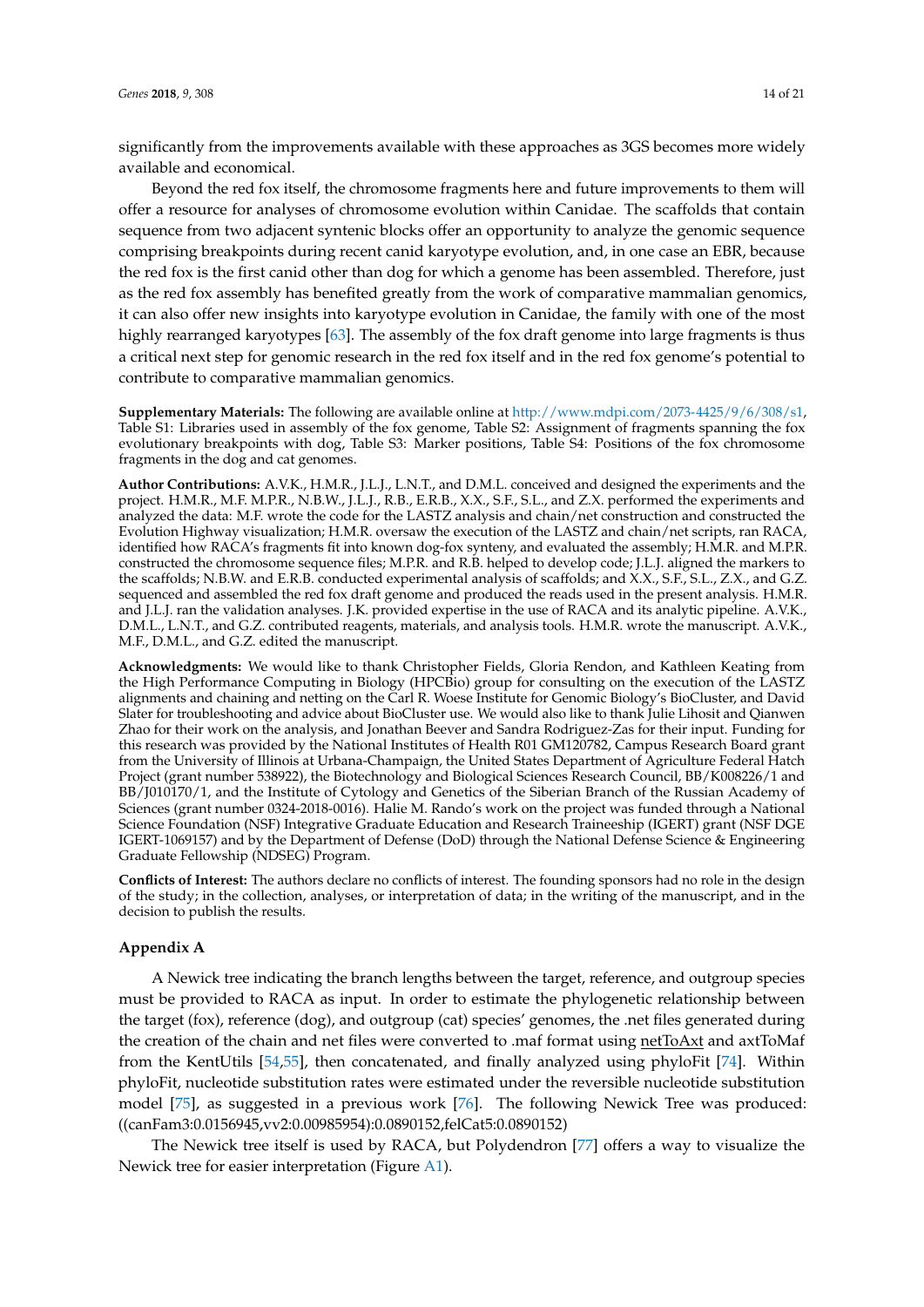<span id="page-15-0"></span>

**Figure A1.** Newick tree visualization including branch lengths.

#### **Appendix B**

fox genome. To assess whether the chromosomal fragments represent an improved organization of with repetitive elements. Sequencing reads overlapping these boundaries may therefore be relatively The goal of the assembly of the fox chromosome fragments was to reorganize the sequence contained in the scaffolds of the draft genome to more accurately recapitulate the structure of the red the fox genome's sequence content, we analyzed whether some of the scaffold junctions suggested by RACA represented adjacent blocks of sequence. Breaks in the assembly corresponding to different scaffolds would be expected to occur in regions that are difficult to assemble, such as those rich rare, but would offer support for RACA's ordering of the fox scaffold sequences. To identify reads overlapping the RACA scaffold junctions, we analyzed pooled sequencing data from 10 red foxes (NCBI BioProject PRJNA376561; [\[12\]](#page-17-1)) mapped to both the chromosome fragment assembly (vv2.4) and to the set of 398 scaffolds from vv2.2 that RACA used to assemble the RACA fragments.

The reads were first filtered to remove adaptor contamination and then aligned to both assemblies using Bowtie 2 [\[59\]](#page-19-6). For the 360 adjacencies where RACA added a 100-bp gap between the scaffolds, reads were counted if they spanned the gap (i.e., one end on either side of the gap), were oriented with both ends reading towards the gap, and aligned no more than 2000 bp apart based on the insert size reported in the SAM file. These reads were identified using SAMtools version 1.7 [\[78\]](#page-20-3) to select the concordantly mapped reads that were placed within 5000 bp upstream or 5000 bp downstream from the gaps. The resulting SAM files were analyzed with Python 2.7 (Python Software Foundation, Beaverton, OR, USA) to count cases where one read in a pair was upstream of a gap and the other downstream with no more than 2000 bp between paired ends.

The mapping of the sequencing reads to the chromosome fragment assembly and to the 398 scaffolds used in the RACA assembly produced almost identical results. In both cases, the overall alignment rate was 94.06% and the percent of the reads that mapped concordantly exactly one time was 84.70%. The exact number of reads mapping concordantly exactly one time was slightly different: 345,168,075 pairs mapped to the chromosome fragment assembly and 345,170,193 pairs mapped to the scaffolds. This is a very small difference of 2,118 pairs of reads, or 0.0005% of all reads. This difference is likely due to RACA removing the ends of some of the scaffolds that were used in the chromosome fragment assembly that remained present in the set of scaffolds. In total, 44 of 360 (12.2%) of scaffold adjacencies were covered by sequencing reads.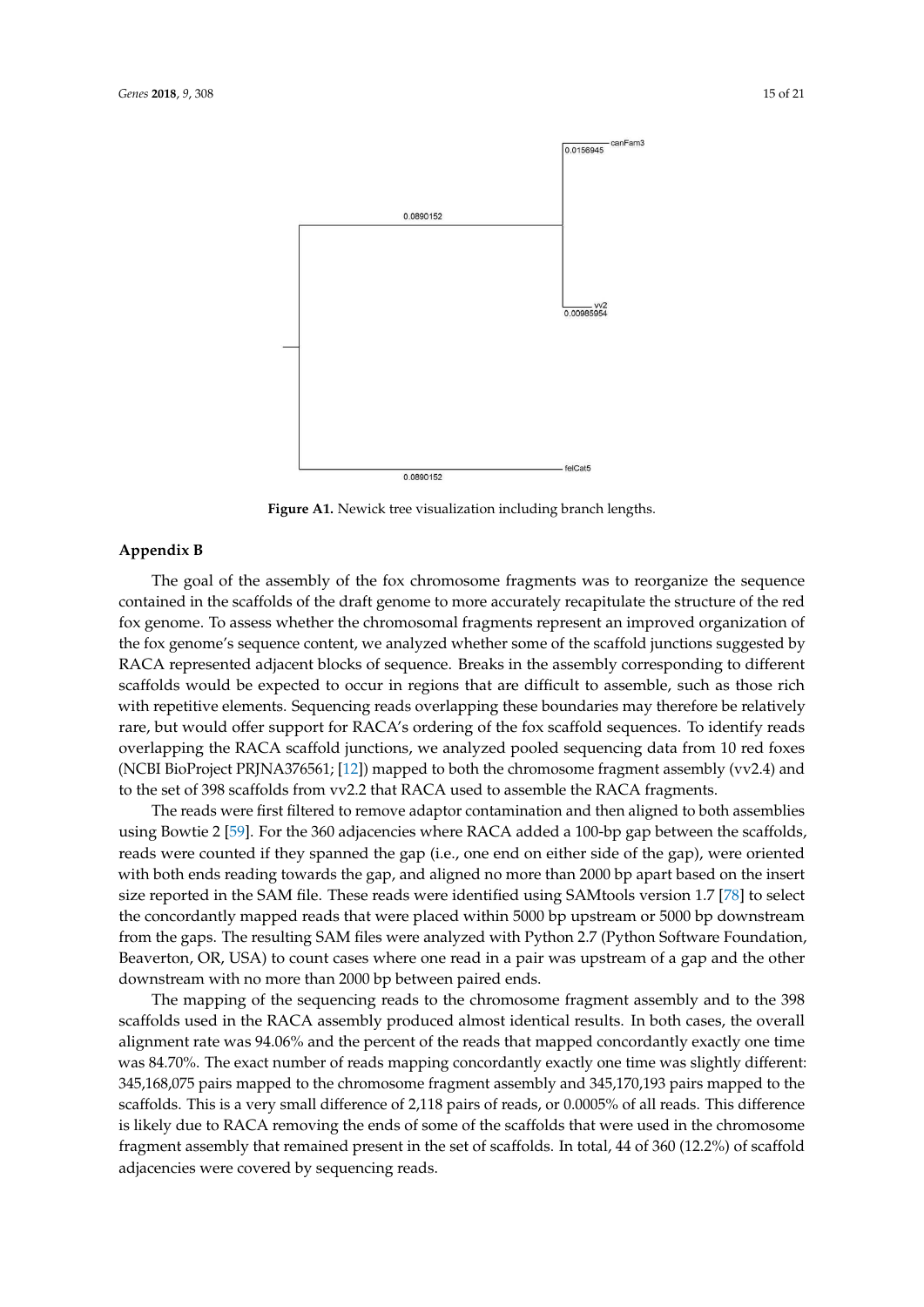#### <span id="page-16-10"></span>**Appendix C**

The evolutionary origin of modern canid species has been a popular question even since the time of Darwin, and many approaches have been used to address it. One avenue of research has focused on evolutionary analysis of the modern canine/lupine karyotype, which has a large number of chromosomes (2n = 78). Using, at first, interspecies comparisons of chromosome banding patterns [\[79](#page-20-4)[,80\]](#page-20-5) and, later, comparative cytogenetic analysis with FISH [\[38,](#page-18-5)[39\]](#page-18-6), studies have sought to reconstruct karyotypes for extinct ancestral species within Carnivora (Ancestral Carnivore Karyotype, or ACK) and Canidae (Ancestral Karyotype of Extant Canids, or AKEC). The proposed ACK is very similar to that of the modern cat, with  $2n = 42$  [\[38](#page-18-5)[,39\]](#page-18-6), while the AKEC was estimated to have approximately  $2n = 82$ , with substantial similarity to the modern dog karyotype [\[38](#page-18-5)[,39\]](#page-18-6). At the time that the AKEC was published, however, the syntenic positions of several dog chromosomes were unknown. Advances in genomics have allowed for these regions to be mapped in high resolution, and therefore the present study proposes two updates to the AKEC from 2001.

Specifically, two regions were identified where the arrangement of the syntenic blocks in the ancestral canid was likely to have been more similar to the modern cat karyotype than to that of the modern dog. Therefore, the present results, in addition to evidence of these same patterns in other canid lineages including the basal *Urocyon* clade [\[44\]](#page-18-11), suggest two modifications should be made to the AKEC (Figure [A2\)](#page-16-10). The extended homology of AKEC29 and VVU4 would encompass a larger region of Nash's ACK2q [\[39\]](#page-18-6), which is homologous to cat B1q. The p arm of VVU4 is not the only region in which complexity would be reduced: based on the results of a comparison across multiple canid lineages [\[44\]](#page-18-11), AKEC29 would also span Arctic Fox chromosome 6p and Raccoon Dog 5p in their entireties. In the second case, AKEC31 is homologous to cat chromosome F2 and would also be homologous to the full Arctic Fox chromosome 9 and a large interstitial region of Raccoon Dog 1, as depicted previously [\[39\]](#page-18-6). Though small changes, these updates reduce the complexity of the relationship of the AKEC and extant canid species and reduce the similarity between the AKEC and the modern dog in favor of species whose genomes have historically been less well characterized.

<span id="page-16-5"></span><span id="page-16-4"></span><span id="page-16-3"></span><span id="page-16-2"></span><span id="page-16-1"></span><span id="page-16-0"></span>

<span id="page-16-9"></span><span id="page-16-8"></span><span id="page-16-7"></span><span id="page-16-6"></span>**Figure A2.** *Cont*.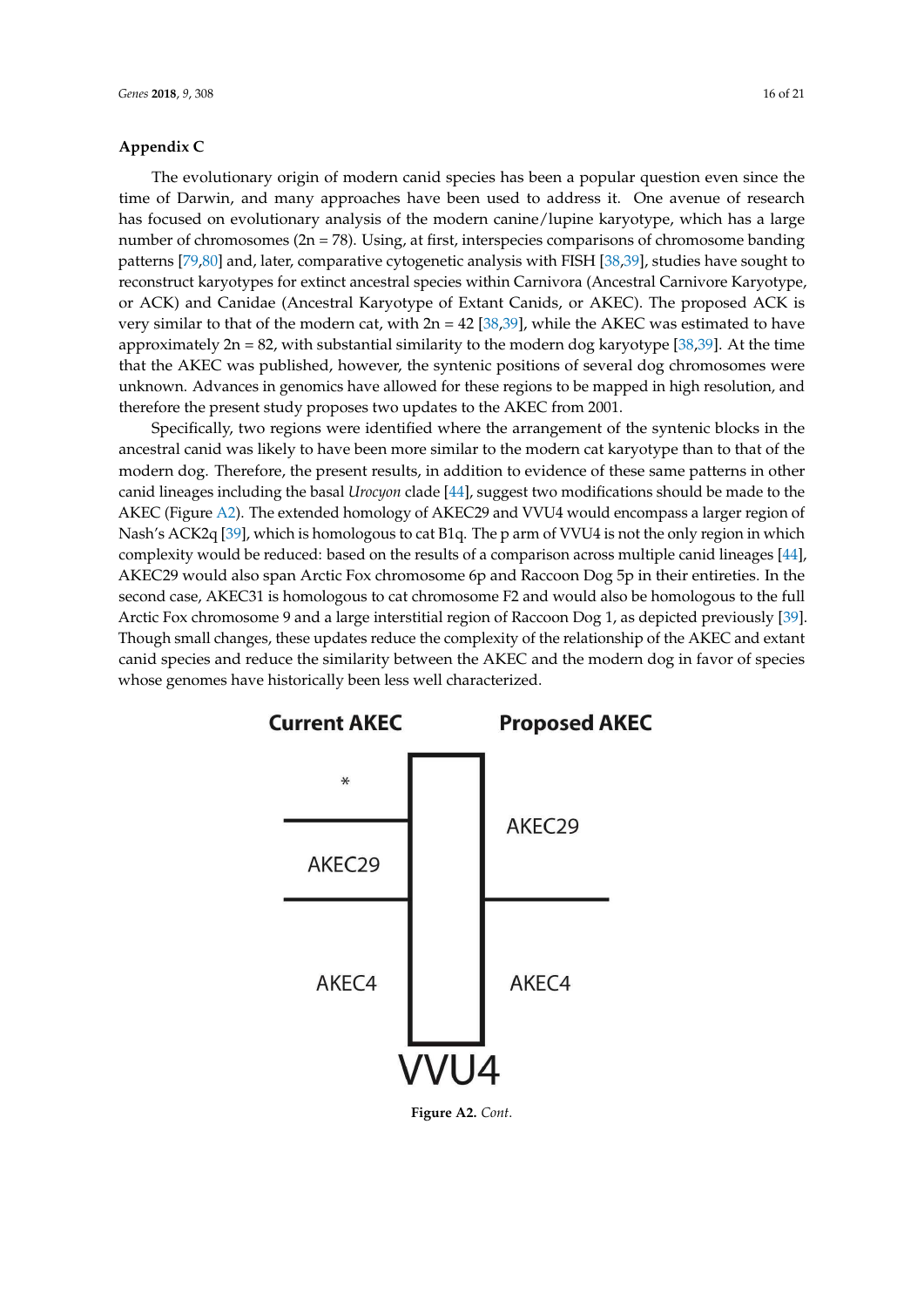<span id="page-17-2"></span><span id="page-17-1"></span><span id="page-17-0"></span>

<span id="page-17-8"></span><span id="page-17-7"></span><span id="page-17-6"></span><span id="page-17-5"></span><span id="page-17-4"></span><span id="page-17-3"></span>**Figure A2.** Proposed updates to the Ancestral Karyotype of Extant Canids (AKEC) [\[39\]](#page-18-6). Asterisks denote regions of the fox chromosomes where the ancestral chromosome number was unknown in [\[39\]](#page-18-6). The original AKEC underestimates the coverage of VVU4 and VVU13 by the previously identified homologous ancestral chromosomes. The results of comparative genome mapping support a simpler homology between the ancestral chromosomes and the modern vulpine chromosomes, as indicated to the right.

#### <span id="page-17-10"></span><span id="page-17-9"></span>**References**

- <span id="page-17-11"></span>1. O'Brien, S.J.; Menotti-Raymond, M.; Murphy, W.; Nash, W.G.; Wienberg, J.; Stanyon, R.; Copeland, N.G.; Jenkins, N.A.; Womack, J.E.; Marshall Graves, J.A. The promise of comparative genomics in mammals. *Science* **1999**, *286*, 458–462, 479–481. [\[CrossRef\]](http://dx.doi.org/10.1126/science.286.5439.458) [\[PubMed\]](http://www.ncbi.nlm.nih.gov/pubmed/10521336)
- <span id="page-17-13"></span><span id="page-17-12"></span>2. Lander, E.S.; Linton, L.M.; Birren, B.W.; Nusbaum, C.; Zody, M.C.; Baldwin, J.; Devon, K.; Dewar, K.; Doyle, M.; FitzHugh, W.; et al. Initial sequencing and analysis of the human genome. *Nature* **2001**, *409*, 860–921. [\[CrossRef\]](http://dx.doi.org/10.1038/35057062) [\[PubMed\]](http://www.ncbi.nlm.nih.gov/pubmed/11237011)
- <span id="page-17-14"></span>3. Venter, J.C.; Adams, M.D.; Myers, E.W.; Li, P.W.; Mural, R.J.; Sutton, G.G.; Smith, H.O.; Yandell, M.; Evans, C.A.; Holt, R.A.; et al. The sequence of the human genome. *Science* **2001**, *291*, 1304–1351. [\[CrossRef\]](http://dx.doi.org/10.1126/science.1058040) [\[PubMed\]](http://www.ncbi.nlm.nih.gov/pubmed/11181995)
- <span id="page-17-15"></span>4. Waterston, R.H.; Lindblad-Toh, K.; Birney, E.; Rogers, J.; Abril, J.F.; Agarwal, P.; Agarwala, R.; Ainscough, R.; Alexandersson, M.; An, P.; et al. Initial sequencing and comparative analysis of the mouse genome. *Nature* **2002**, *420*, 520–562. [\[CrossRef\]](http://dx.doi.org/10.1038/nature01262) [\[PubMed\]](http://www.ncbi.nlm.nih.gov/pubmed/12466850)
- <span id="page-17-16"></span>5. Lindblad-Toh, K.; Garber, M.; Zuk, O.; Lin, M.F.; Parker, B.J.; Washietl, S.; Kheradpour, P.; Ernst, J.; Jordan, G.; Mauceli, E.; et al. A high-resolution map of human evolutionary constraint using 29 mammals. *Nature* **2011**, *478*, 476–482. [\[CrossRef\]](http://dx.doi.org/10.1038/nature10530) [\[PubMed\]](http://www.ncbi.nlm.nih.gov/pubmed/21993624)
- <span id="page-17-17"></span>6. Genome 10K Consortium of Scientists. Genome 10K: A proposal to obtain whole-genome sequence for 10,000 vertebrate species. *J. Hered.* **2009**, *100*, 659–674. [\[CrossRef\]](http://dx.doi.org/10.1093/jhered/esp086)
- <span id="page-17-18"></span>7. Koepfli, K.-P.; Paten, B.; O'Brien, S.J. The Genome 10K Project: A way forward. *Annu. Rev. Anim. Biosci.* **2015**, *3*, 57–111. [\[CrossRef\]](http://dx.doi.org/10.1146/annurev-animal-090414-014900) [\[PubMed\]](http://www.ncbi.nlm.nih.gov/pubmed/25689317)
- 8. Lariviere, S.; Pasitschniak-Arts, M. *Vulpes vulpes*. *Mamm. Species* **1996**, *537*, 1–11. [\[CrossRef\]](http://dx.doi.org/10.2307/3504236)
- <span id="page-17-19"></span>9. Schipper, J.; Chanson, J.S.; Chiozza, F.; Cox, N.A.; Hoffmann, M.; Katariya, V.; Lamoreux, J.; Rodrigues, A.S.L.; Stuart, S.N.; Temple, H.J.; et al. The status of the world's land and marine mammals: Diversity, threat and knowledge. *Science* **2008**, *322*, 225–230. [\[CrossRef\]](http://dx.doi.org/10.1126/science.1165115) [\[PubMed\]](http://www.ncbi.nlm.nih.gov/pubmed/18845749)
- <span id="page-17-20"></span>10. Dearborn, N. *Silver Fox Farming in Eastern North America*; US Department of Agriculture: Washington, DC, USA, 1915; pp. 1–35.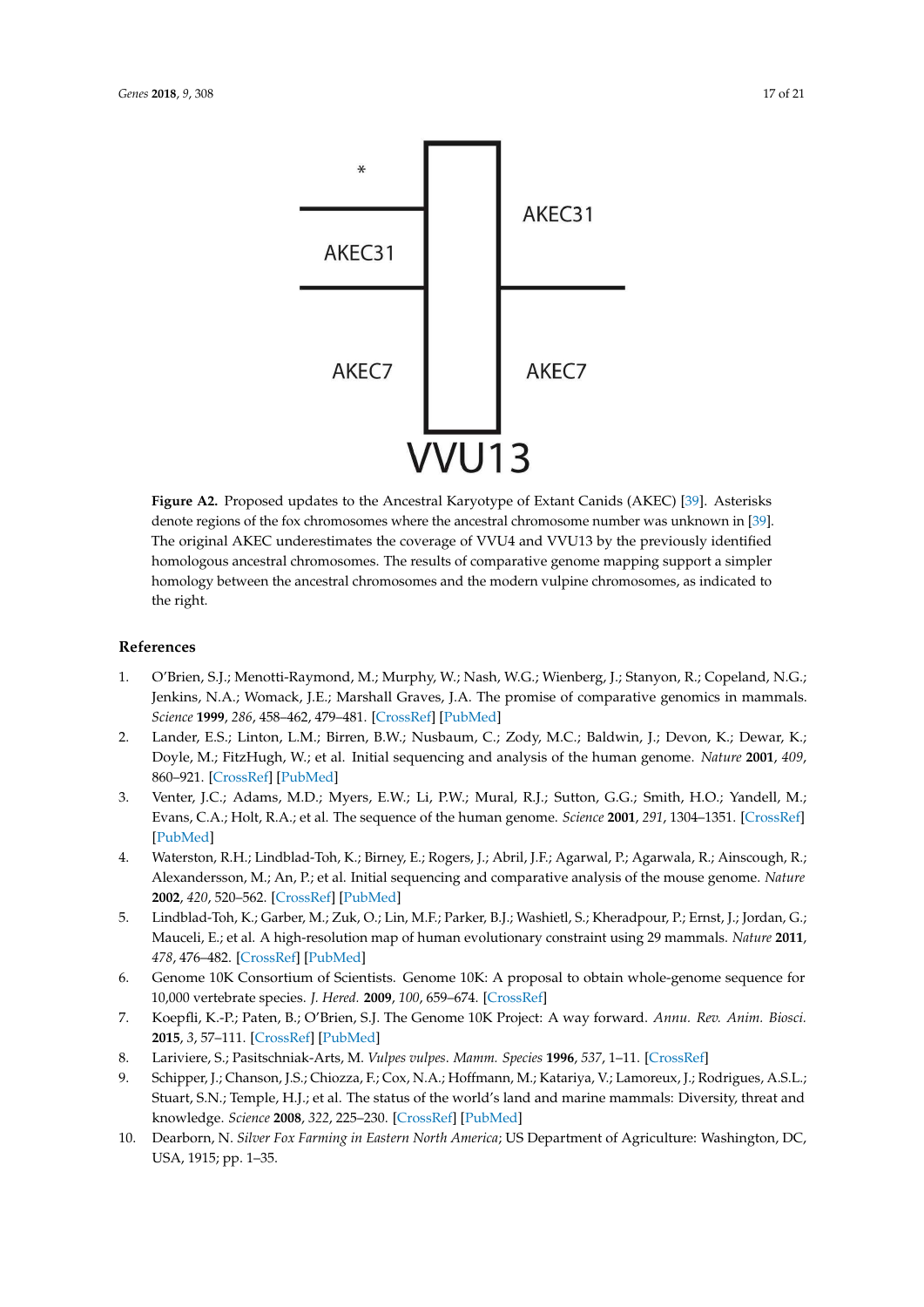- <span id="page-18-0"></span>11. Trut, L.N.; Oskina, I.; Kharlamova, A.V. Animal evolution during domestication: The domesticated fox as a model. *Bioessays* **2009**, *31*, 349–360. [\[CrossRef\]](http://dx.doi.org/10.1002/bies.200800070) [\[PubMed\]](http://www.ncbi.nlm.nih.gov/pubmed/19260016)
- <span id="page-18-1"></span>12. Kukekova, A.V.; Johnson, J.L.; Xiang, X.; Feng, S.; Liu, S.; Rando, H.M.; Kharlamova, A.V.; Herbeck, Y.; Serdyukova, N.A.; Xiong, Z.; et al. The red fox genome assembly facilitates identification of the genomic regions associated with selection for tame and aggressive behavior. *Nat. Ecol. Evol.* **2018**.
- <span id="page-18-2"></span>13. Donaldson, M.E.; Rico, Y.; Hueffer, K.; Rando, H.M.; Kukekova, A.V.; Kyle, C.J. Development of a genotype-by-sequencing immunogenetic assay as exemplified by screening for variation in red fox with and without endemic rabies exposure. *Ecol. Evol.* **2018**, *8*, 572–583. [\[CrossRef\]](http://dx.doi.org/10.1002/ece3.3583) [\[PubMed\]](http://www.ncbi.nlm.nih.gov/pubmed/29321894)
- <span id="page-18-3"></span>14. Rando, H.M.; Stutchman, J.T.; Bastounes, E.R.; Johnson, J.L.; Driscoll, C.A.; Barr, C.S.; Trut, L.N.; Sacks, B.N.; Kukekova, A.V. Y-chromosome markers for the red fox. *J. Hered.* **2017**, *108*, 678–685. [\[CrossRef\]](http://dx.doi.org/10.1093/jhered/esx066) [\[PubMed\]](http://www.ncbi.nlm.nih.gov/pubmed/28821189)
- <span id="page-18-4"></span>15. Metzker, M.L. Sequencing technologies—The next generation. *Nat. Rev. Genet.* **2010**, *11*, 31–46. [\[CrossRef\]](http://dx.doi.org/10.1038/nrg2626) [\[PubMed\]](http://www.ncbi.nlm.nih.gov/pubmed/19997069)
- <span id="page-18-5"></span>16. Li, Z.; Chen, Y.; Mu, D.; Yuan, J.; Shi, Y.; Zhang, H.; Gan, J.; Li, N.; Hu, X.; Liu, B.; et al. Comparison of the two major classes of assembly algorithms: Overlap-layout-consensus and de-bruijn-graph. *Brief. Funct. Genomics* **2012**, *11*, 25–37. [\[CrossRef\]](http://dx.doi.org/10.1093/bfgp/elr035) [\[PubMed\]](http://www.ncbi.nlm.nih.gov/pubmed/22184334)
- <span id="page-18-7"></span><span id="page-18-6"></span>17. Lindblad-Toh, K.; Wade, C.M.; Mikkelsen, T.S.; Karlsson, E.K.; Jaffe, D.B.; Kamal, M.; Clamp, M.; Chang, J.L.; Kulbokas, E.J.; Zody, M.C.; et al. Genome sequence, comparative analysis and haplotype structure of the domestic dog. *Nature* **2005**, *438*, 803–819. [\[CrossRef\]](http://dx.doi.org/10.1038/nature04338) [\[PubMed\]](http://www.ncbi.nlm.nih.gov/pubmed/16341006)
- <span id="page-18-8"></span>18. Batzoglou, S.; Jaffe, D.B.; Stanley, K.; Butler, J.; Gnerre, S.; Mauceli, E.; Berger, B.; Mesirov, J.P.; Lander, E.S. ARACHNE: A whole-genome shotgun assembler. *Genome Res.* **2002**, *12*, 177–189. [\[CrossRef\]](http://dx.doi.org/10.1101/gr.208902) [\[PubMed\]](http://www.ncbi.nlm.nih.gov/pubmed/12097347)
- 19. Jaffe, D.B.; Butler, J.; Gnerre, S.; Mauceli, E.; Lindblad-Toh, K.; Mesirov, J.P.; Zody, M.C.; Lander, E.S. Whole-genome sequence assembly for mammalian genomes: Arachne 2. *Genome Res.* **2003**, *13*, 91–96. [\[CrossRef\]](http://dx.doi.org/10.1101/gr.828403) [\[PubMed\]](http://www.ncbi.nlm.nih.gov/pubmed/12529310)
- <span id="page-18-9"></span>20. Pontius, J.U.; Mullikin, J.C.; Smith, D.R.; Agencourt, S.T.; Lindblad-Toh, K.; Gnerre, S.; Clamp, M.; Chang, J.L.; Stephens, R.; Neelam, B.; et al. Initial sequence and comparative analysis of the cat genome. *Genome Res.* **2007**, *17*, 1675–1689. [\[CrossRef\]](http://dx.doi.org/10.1101/gr.6380007) [\[PubMed\]](http://www.ncbi.nlm.nih.gov/pubmed/17975172)
- <span id="page-18-10"></span>21. Mullikin, J.C.; Ning, Z. The phusion assembler. *Genome Res.* **2003**, *13*, 81–90. [\[CrossRef\]](http://dx.doi.org/10.1101/gr.731003) [\[PubMed\]](http://www.ncbi.nlm.nih.gov/pubmed/12529309)
- <span id="page-18-11"></span>22. Henson, J.; Tischler, G.; Ning, Z. Next-generation sequencing and large genome assemblies. *Pharmacogenomics* **2012**, *13*, 901–915. [\[CrossRef\]](http://dx.doi.org/10.2217/pgs.12.72) [\[PubMed\]](http://www.ncbi.nlm.nih.gov/pubmed/22676195)
- 23. Pevzner, P.A.; Tang, H.; Waterman, M.S. An Eulerian path approach to DNA fragment assembly. *Proc. Natl. Acad. Sci. USA* **2001**, *98*, 9748–9753. [\[CrossRef\]](http://dx.doi.org/10.1073/pnas.171285098) [\[PubMed\]](http://www.ncbi.nlm.nih.gov/pubmed/11504945)
- <span id="page-18-12"></span>24. Compeau, P.E.C.; Pevzner, P.A.; Tesler, G. How to apply de Bruijn graphs to genome assembly. *Nat. Biotechnol.* **2011**, *29*, 987–991. [\[CrossRef\]](http://dx.doi.org/10.1038/nbt.2023) [\[PubMed\]](http://www.ncbi.nlm.nih.gov/pubmed/22068540)
- <span id="page-18-14"></span>25. Pop, M. Genome assembly reborn: Recent computational challenges. *Brief. Bioinform.* **2009**, *10*, 354–366. [\[CrossRef\]](http://dx.doi.org/10.1093/bib/bbp026) [\[PubMed\]](http://www.ncbi.nlm.nih.gov/pubmed/19482960)
- 26. Li, R.; Zhu, H.; Ruan, J.; Qian, W.; Fang, X.; Shi, Z.; Li, Y.; Li, S.; Shan, G.; Kristiansen, K.; et al. De novo assembly of human genomes with massively parallel short read sequencing. *Genome Res.* **2010**, *20*, 265–272. [\[CrossRef\]](http://dx.doi.org/10.1101/gr.097261.109) [\[PubMed\]](http://www.ncbi.nlm.nih.gov/pubmed/20019144)
- 27. Luo, R.; Liu, B.; Xie, Y.; Li, Z.; Huang, W.; Yuan, J.; He, G.; Chen, Y.; Pan, Q.; Liu, Y.; et al. SOAPdenovo2: An empirically improved memory-efficient short-read de novo assembler. *Gigascience* **2012**, *1*, 18. [\[CrossRef\]](http://dx.doi.org/10.1186/2047-217X-1-18) [\[PubMed\]](http://www.ncbi.nlm.nih.gov/pubmed/23587118)
- <span id="page-18-13"></span>28. Yao, G.; Ye, L.; Gao, H.; Minx, P.; Warren, W.C.; Weinstock, G.M. Graph accordance of next-generation sequence assemblies. *Bioinformatics* **2012**, *28*, 13–16. [\[CrossRef\]](http://dx.doi.org/10.1093/bioinformatics/btr588) [\[PubMed\]](http://www.ncbi.nlm.nih.gov/pubmed/22025481)
- 29. Eichler, E.E. Segmental duplications: What's missing, misassigned, and misassembled—And should we care? *Genome Res.* **2001**, *11*, 653–656. [\[CrossRef\]](http://dx.doi.org/10.1101/gr.188901) [\[PubMed\]](http://www.ncbi.nlm.nih.gov/pubmed/11337463)
- <span id="page-18-15"></span>30. Kelley, D.R.; Salzberg, S.L. Detection and correction of false segmental duplications caused by genome mis-assembly. *Genome Biol.* **2010**, *11*, R28. [\[CrossRef\]](http://dx.doi.org/10.1186/gb-2010-11-3-r28) [\[PubMed\]](http://www.ncbi.nlm.nih.gov/pubmed/20219098)
- <span id="page-18-16"></span>31. Alkan, C.; Sajjadian, S.; Eichler, E.E. Limitations of next-generation genome sequence assembly. *Nat. Methods* **2011**, *8*, 61–65. [\[CrossRef\]](http://dx.doi.org/10.1038/nmeth.1527) [\[PubMed\]](http://www.ncbi.nlm.nih.gov/pubmed/21102452)
- <span id="page-18-17"></span>32. Kim, J.; Larkin, D.M.; Cai, Q.; Asan; Zhang, Y.; Ge, R.-L.; Auvil, L.; Capitanu, B.; Zhang, G.; Lewin, H.A.; Ma, J. Reference-assisted chromosome assembly. *Proc. Natl. Acad. Sci. USA* **2013**, *110*, 1785–1790. [\[CrossRef\]](http://dx.doi.org/10.1073/pnas.1220349110) [\[PubMed\]](http://www.ncbi.nlm.nih.gov/pubmed/23307812)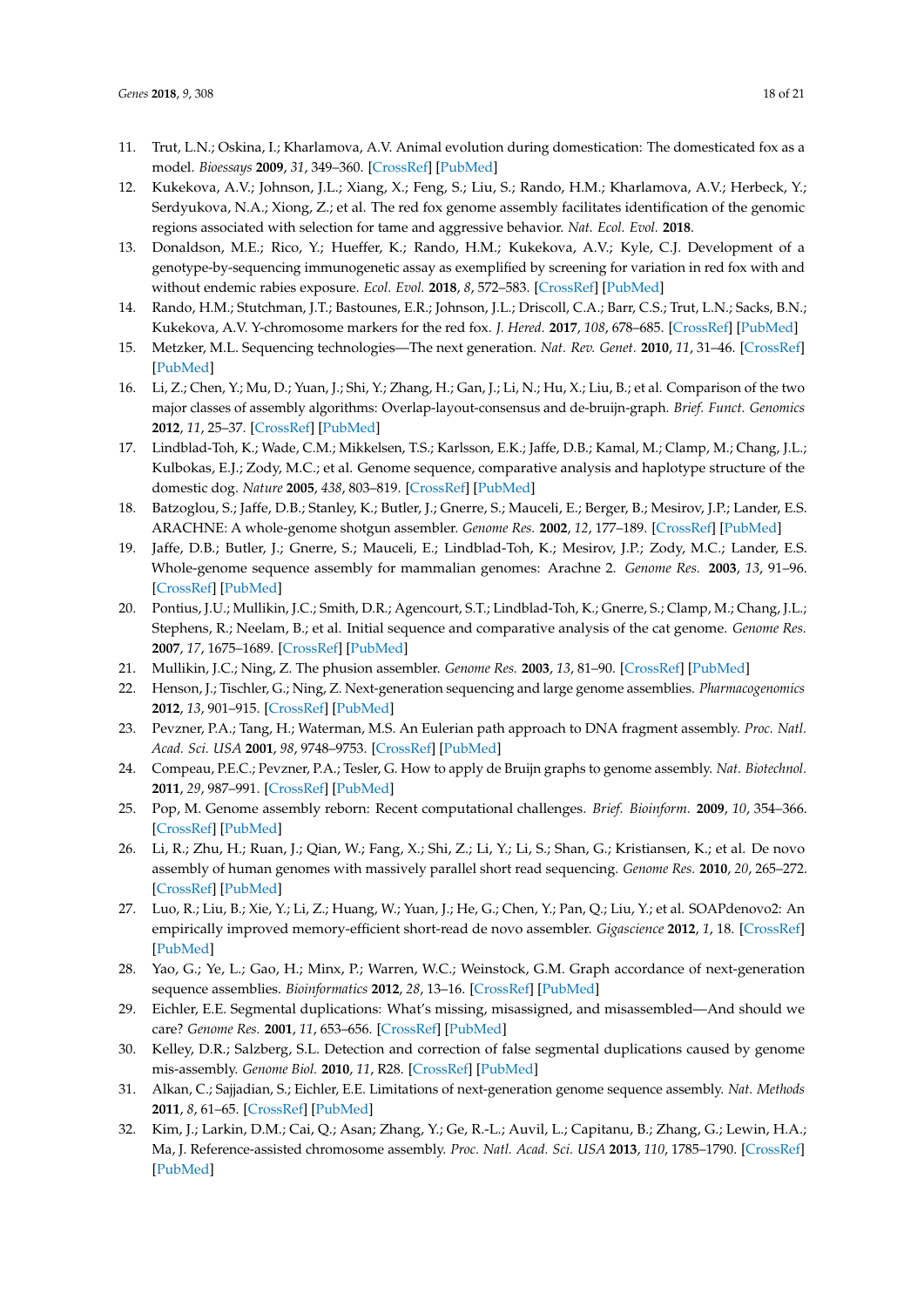- <span id="page-19-0"></span>33. Ge, R.-L.; Cai, Q.; Shen, Y.-Y.; San, A.; Ma, L.; Zhang, Y.; Yi, X.; Chen, Y.; Yang, L.; Huang, Y.; He, R.; et al. Draft genome sequence of the Tibetan antelope. *Nat. Commun.* **2013**, *4*, 1858. [\[CrossRef\]](http://dx.doi.org/10.1038/ncomms2860) [\[PubMed\]](http://www.ncbi.nlm.nih.gov/pubmed/23673643)
- <span id="page-19-1"></span>34. Fang, X.; Nevo, E.; Han, L.; Levanon, E.Y.; Zhao, J.; Avivi, A.; Larkin, D.; Jiang, X.; Feranchuk, S.; Zhu, Y.; et al. Genome-wide adaptive complexes to underground stresses in blind mole rats *Spalax*. *Nat. Commun.* **2014**, *5*, 3966. [\[CrossRef\]](http://dx.doi.org/10.1038/ncomms4966) [\[PubMed\]](http://www.ncbi.nlm.nih.gov/pubmed/24892994)
- <span id="page-19-3"></span><span id="page-19-2"></span>35. Damas, J.; O'Connor, R.; Farré, M.; Lenis, V.P.E.; Martell, H.J.; Mandawala, A.; Fowler, K.; Joseph, S.; Swain, M.T.; Griffin, D.K.; Larkin, D.M. Upgrading short read animal genome assemblies to chromosome level using comparative genomics and a universal probe set. *Genome Res.* **2016**, *27*, 1–10. [\[CrossRef\]](http://dx.doi.org/10.1101/gr.213660.116) [\[PubMed\]](http://www.ncbi.nlm.nih.gov/pubmed/27903645)
- <span id="page-19-4"></span>36. Wayne, R.K. Molecular evolution of the dog family. *Trends Genet.* **1993**, *9*, 218–224. [\[CrossRef\]](http://dx.doi.org/10.1016/0168-9525(93)90122-X)
- <span id="page-19-5"></span>37. O'Brien, S.J.; Menninger, J.C.; Nash, W.G. *Atlas of Mammalian Chromosomes*; O'Brien, S.J., Menninger, J.C., Nash, W.G., Eds.; John Wiley and Sons: Hoboken, NJ, USA, 2006.
- <span id="page-19-6"></span>38. Murphy, W.J.; Stanyon, R.; O'Brien, S.J. Evolution of mammalian genome organization inferred from comparative gene mapping. *Genome Biol.* **2001**, *2*, 0005.1–0005.8. [\[CrossRef\]](http://dx.doi.org/10.1186/gb-2001-2-6-reviews0005)
- <span id="page-19-7"></span>39. Nash, W.; Menninger, J.; Wienberg, J.; Padilla-Nash, H.; O'Brien, S. The pattern of phylogenomic evolution of the Canidae. *Cytogenet. Cell Genet.* **2001**, *95*, 210–224. [\[CrossRef\]](http://dx.doi.org/10.1159/000059348) [\[PubMed\]](http://www.ncbi.nlm.nih.gov/pubmed/12063402)
- <span id="page-19-8"></span>40. Graphodatsky, A.S.; Perelman, P.L.; Sokolovskaya, N.V.; Beklemisheva, V.R.; Serdukova, N.A.; Dobigny, G.; O'Brien, S.J.; Ferguson-Smith, M.A.; Yang, F. Phylogenomics of the dog and fox family (Canidae, Carnivora) revealed by chromosome painting. *Chromosom. Res.* **2008**, *16*, 129–143. [\[CrossRef\]](http://dx.doi.org/10.1007/s10577-007-1203-5) [\[PubMed\]](http://www.ncbi.nlm.nih.gov/pubmed/18293108)
- <span id="page-19-9"></span>41. Graphodatsky, A.S.; Beklemisheva, V.R.; Dolf, G. High-resolution GTG-banding patterns of dog and silver fox chromosomes: Description and comparative analysis. *Cytogenet. Cell Genet.* **1995**, *69*, 226–231. [\[CrossRef\]](http://dx.doi.org/10.1159/000133970) [\[PubMed\]](http://www.ncbi.nlm.nih.gov/pubmed/7698019)
- <span id="page-19-20"></span>42. Yang, F.; O'Brien, P.C.; Milne, B.; Graphodatsky, A.S.; Solanky, N.; Trifonov, V.; Rens, W.; Sargan, D.R.; Ferguson-Smith, M.A. A complete comparative chromosome map for the dog, red fox, and human and its integration with canine genetic maps. *Genomics* **1999**, *62*, 189–202. [\[CrossRef\]](http://dx.doi.org/10.1006/geno.1999.5989) [\[PubMed\]](http://www.ncbi.nlm.nih.gov/pubmed/10610712)
- <span id="page-19-11"></span><span id="page-19-10"></span>43. Graphodatsky, A.S.; Yang, F.; O'Brien, P.C.; Serdukova, N.A.; Milne, B.; Trifonov, V.; Ferguson-Smith, M.A. A comparative chromosome map of the Arctic fox, red fox and dog defined by chromosome painting and high resolution G-banding. *Chromosom. Res.* **2000**, *8*, 253–263. [\[CrossRef\]](http://dx.doi.org/10.1023/A:1009217400140)
- <span id="page-19-13"></span><span id="page-19-12"></span>44. Becker, S.E.D.; Thomas, R.; Trifonov, V.A.; Wayne, R.K.; Graphodatsky, A.S.; Breen, M. Anchoring the dog to its relatives reveals new evolutionary breakpoints across 11 species of the Canidae and provides new clues for the role of B chromosomes. *Chromosom. Res.* **2011**, *19*, 685–708. [\[CrossRef\]](http://dx.doi.org/10.1007/s10577-011-9233-4) [\[PubMed\]](http://www.ncbi.nlm.nih.gov/pubmed/21947954)
- 45. Kukekova, A.V.; Trut, L.N.; Oskina, I.N.; Kharlamova, A.V.; Shikhevich, S.G.; Kirkness, E.F.; Aguirre, G.D.; Acland, G.M. A marker set for construction of a genetic map of the silver fox (*Vulpes vulpes*). *J. Hered.* **2004**, *95*, 185–194. [\[CrossRef\]](http://dx.doi.org/10.1093/jhered/esh033) [\[PubMed\]](http://www.ncbi.nlm.nih.gov/pubmed/15220384)
- <span id="page-19-14"></span>46. Kukekova, A.V.; Trut, L.N.; Oskina, I.N.; Johnson, J.L.; Temnykh, S.V.; Kharlamova, A.V.; Shepeleva, D.V.; Gulievich, R.G.; Shikhevich, S.G.; Graphodatsky, A.S.; et al. A meiotic linkage map of the silver fox, aligned and compared to the canine genome. *Genome Res.* **2007**, *17*, 387–399. [\[CrossRef\]](http://dx.doi.org/10.1101/gr.5893307) [\[PubMed\]](http://www.ncbi.nlm.nih.gov/pubmed/17284676)
- <span id="page-19-15"></span>47. Kukekova, A.V.; Trut, L.N.; Chase, K.; Kharlamova, A.V.; Johnson, J.L.; Temnykh, S.V.; Oskina, I.N.; Gulevich, R.G.; Vladimirova, A.V.; Klebanov, S.; et al. Mapping loci for fox domestication: Deconstrution/ reconstruction of a behavioral phenotype. *Behav. Genet.* **2011**, *41*, 593–606. [\[CrossRef\]](http://dx.doi.org/10.1007/s10519-010-9418-1) [\[PubMed\]](http://www.ncbi.nlm.nih.gov/pubmed/21153916)
- <span id="page-19-17"></span><span id="page-19-16"></span>48. Kukekova, A.V.; Temnykh, S.V.; Johnson, J.L.; Trut, L.N.; Acland, G.M. Genetics of behavior in the silver fox. *Mamm. Genome* **2012**, *23*, 164–177. [\[CrossRef\]](http://dx.doi.org/10.1007/s00335-011-9373-z) [\[PubMed\]](http://www.ncbi.nlm.nih.gov/pubmed/22108806)
- 49. Nelson, R.M.; Temnykh, S.V.; Johnson, J.L.; Kharlamova, A.V.; Vladimirova, A.V.; Gulevich, R.G.; Shepeleva, D.V.; Oskina, I.N.; Acland, G.M.; Rönnegård, L.; Trut, L.N.; Carlborg, Ö.; et al. Genetics of interactive behavior in silver foxes (*Vulpes vulpes*). *Behav. Genet.* **2017**, *47*, 88–101. [\[CrossRef\]](http://dx.doi.org/10.1007/s10519-016-9815-1) [\[PubMed\]](http://www.ncbi.nlm.nih.gov/pubmed/27757730)
- <span id="page-19-18"></span>50. Yang, F.; Graphodatsky, A.S.; O'Brien, P.C.; Colabella, A.; Solanky, N.; Squire, M.; Sargan, D.R.; Ferguson-Smith, M.A. Reciprocal chromosome painting illuminates the history of genome evolution of the domestic cat, dog and human. *Chromosom. Res.* **2000**, *8*, 393–404. [\[CrossRef\]](http://dx.doi.org/10.1023/A:1009210803123)
- <span id="page-19-19"></span>51. Davis, B.W.; Raudsepp, T.; Pearks Wilkerson, A.J.; Agarwala, R.; Schäffer, A.A.; Houck, M.; Chowdhary, B.P.; Murphy, W.J. A high-resolution cat radiation hybrid and integrated FISH mapping resource for phylogenomic studies across Felidae. *Genomics* **2009**, *93*, 299–304. [\[CrossRef\]](http://dx.doi.org/10.1016/j.ygeno.2008.09.010) [\[PubMed\]](http://www.ncbi.nlm.nih.gov/pubmed/18951970)
- <span id="page-19-21"></span>52. Harris, R.S. *Improved Pairwise Alignment of Genomic DNA*; The Pennsylvania State University: State College, PA, USA, 2007.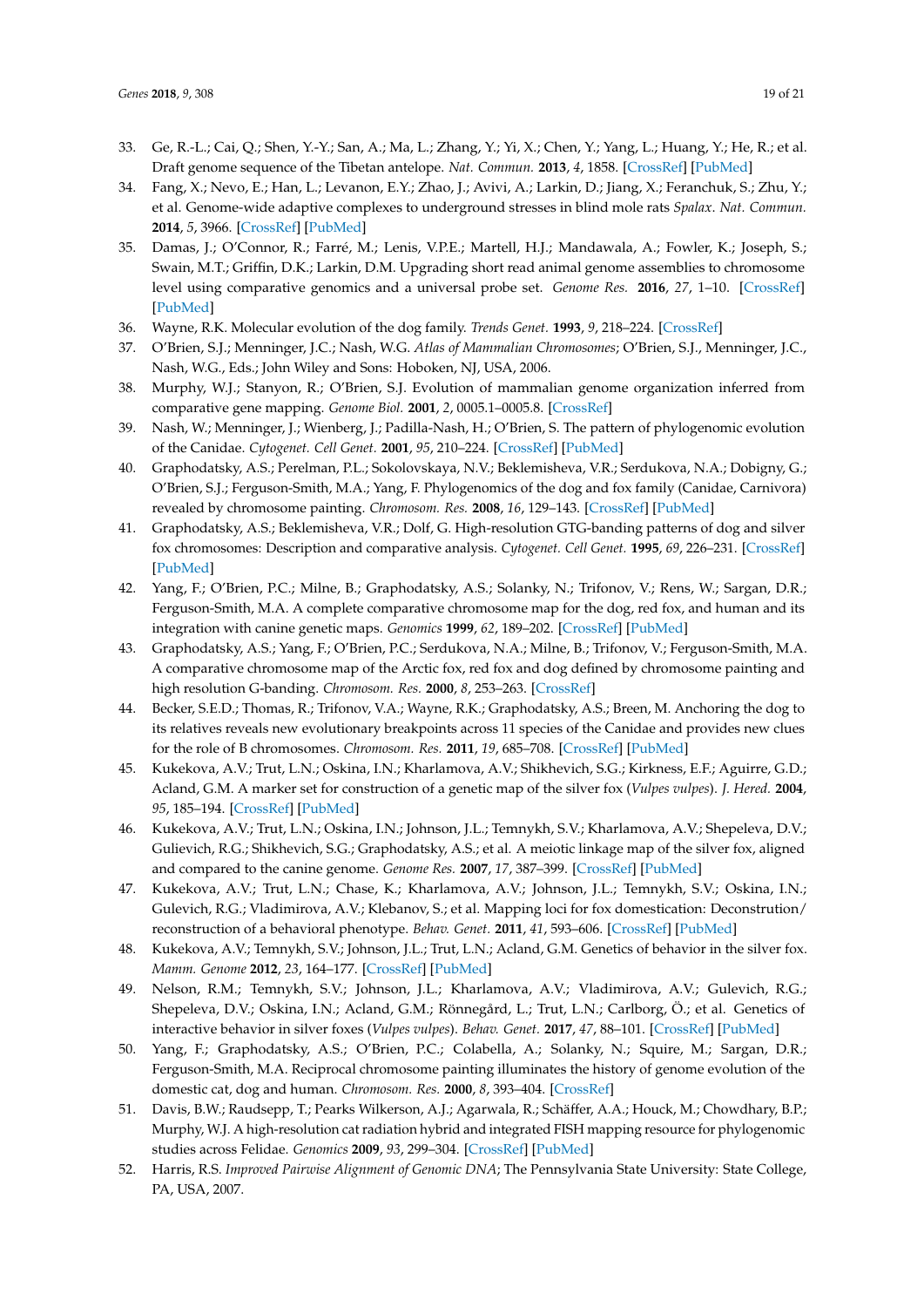- <span id="page-20-0"></span>53. Harris, R.S. Miller Lab, LASTZ. Available online: <http://www.bx.psu.edu/~rsharris/lastz/> (accessed on 17 March 2015).
- <span id="page-20-1"></span>54. Kent, J. kentUtils. Available online: <https://github.com/ENCODE-DCC/kentUtils> (accessed on 19 February 2015).
- <span id="page-20-2"></span>55. Kent, W.J.; Baertsch, R.; Hinrichs, A.; Miller, W.; Haussler, D. Evolution's cauldron: Duplication, deletion, and rearrangement in the mouse and human genomes. *Proc. Natl. Acad. Sci. USA* **2003**, *100*, 11484–11489. [\[CrossRef\]](http://dx.doi.org/10.1073/pnas.1932072100) [\[PubMed\]](http://www.ncbi.nlm.nih.gov/pubmed/14500911)
- <span id="page-20-3"></span>56. Li, H.; Durbin, R. Fast and accurate short read alignment with Burrows-Wheeler transform. *Bioinformatics* **2009**, *25*, 1754–1760. [\[CrossRef\]](http://dx.doi.org/10.1093/bioinformatics/btp324) [\[PubMed\]](http://www.ncbi.nlm.nih.gov/pubmed/19451168)
- <span id="page-20-4"></span>57. Kim, J. RACA: Reference-Assisted Chromosome Assembly. Available online: [http://bioen-compbio.bioen.](http://bioen-compbio.bioen.illinois.edu/RACA/) [illinois.edu/RACA/](http://bioen-compbio.bioen.illinois.edu/RACA/) (accessed on 17 April 2014).
- <span id="page-20-5"></span>58. R Core Team. R: A language and environment for statistical computing. R Foundation for Statistical Computing, Vienna, Austria. 2014. Available online: <http://www.R-project.org/> (accessed on 5 June 2018).
- 59. Langmead, B.; Salzberg, S.L. Fast gapped-read alignment with Bowtie 2. *Nat. Methods* **2012**, *9*, 357–359. [\[CrossRef\]](http://dx.doi.org/10.1038/nmeth.1923) [\[PubMed\]](http://www.ncbi.nlm.nih.gov/pubmed/22388286)
- 60. Kolmogorov, M.; Raney, B.; Paten, B.; Pham, S. Ragout—A reference-assisted assembly tool for bacterial genomes. *Bioinformatics* **2014**, *30*, 302–309. [\[CrossRef\]](http://dx.doi.org/10.1093/bioinformatics/btu280) [\[PubMed\]](http://www.ncbi.nlm.nih.gov/pubmed/24931998)
- 61. Evolution Highway (fox). Available online: <http://eh-demo.ncsa.illinois.edu/fox> (accessed on 5 February 2018).
- 62. Murphy, W.J.; Larkin, D.M.; Everts-van der Wind, A.; Bourque, G.; Tesler, G.; Auvil, L.; Beever, J.E.; Chowdhary, B.P.; Galibert, F.; Gatzke, L.; et al. Dynamics of mammalian chromosome evolution inferred from multispecies comparative maps. *Science* **2005**, *309*, 613–617. [\[CrossRef\]](http://dx.doi.org/10.1126/science.1111387) [\[PubMed\]](http://www.ncbi.nlm.nih.gov/pubmed/16040707)
- 63. Larkin, D.M.; Pape, G.; Donthu, R.; Auvil, L.; Welge, M.; Lewin, H.A. Breakpoint regions and homologous synteny blocks in chromosomes have different evolutionary histories. *Genome Res.* **2009**, *19*, 770–777. [\[CrossRef\]](http://dx.doi.org/10.1101/gr.086546.108) [\[PubMed\]](http://www.ncbi.nlm.nih.gov/pubmed/19342477)
- 64. Sankoff, D. The where and wherefore of evolutionary breakpoints. *J. Biol.* **2009**, *8*, 66. [\[CrossRef\]](http://dx.doi.org/10.1186/jbiol162) [\[PubMed\]](http://www.ncbi.nlm.nih.gov/pubmed/19664183)
- 65. Wayne, R.K.; Nash, W.; O'Brien, S.J. Chromosomal evolution of the Canidae. I. Species with high diploid numbers. *Cytogenet. Cell Genet.* **1987**, *44*, 123–133. [\[CrossRef\]](http://dx.doi.org/10.1159/000132356) [\[PubMed\]](http://www.ncbi.nlm.nih.gov/pubmed/3568761)
- 66. Wayne, R.K.; Nash, W.; O'Brien, S.J. Chromosome evolution of the Canidae. II. Divergence from the primitive carnivore karyotype. *Cytogenet. Cell Genet.* **1987**, *44*, 134–141. [\[CrossRef\]](http://dx.doi.org/10.1159/000132357) [\[PubMed\]](http://www.ncbi.nlm.nih.gov/pubmed/3568762)
- 67. Johnson, J.L.; Wittgenstein, H.; Mitchell, S.E.; Hyma, K.E.; Temnykh, S.V.; Kharlamova, A.V.; Gulevich, R.G.; Vladimirova, A.V.; Fong, H.W.F.; Acland, G.M.; et al. Genotyping-by-sequencing (GBS) detects genetic structure and confirms behavioral QTL in tame and aggressive foxes (*Vulpes vulpes*). *PLoS ONE* **2015**, *10*, e0127013. [\[CrossRef\]](http://dx.doi.org/10.1371/journal.pone.0127013) [\[PubMed\]](http://www.ncbi.nlm.nih.gov/pubmed/26061395)
- 68. Ye, C.; Hill, C.M.; Wu, S.; Ruan, J.; Ma, Z. DBG2OLC: Efficient assembly of large genomes using long erroneous reads of the third generation sequencing technologies. *Sci. Rep.* **2016**, *6*, 1–9. [\[CrossRef\]](http://dx.doi.org/10.1038/srep31900) [\[PubMed\]](http://www.ncbi.nlm.nih.gov/pubmed/27573208)
- 69. Jain, M.; Koren, S.; Miga, K.H.; Quick, J.; Rand, A.C.; Sasani, T.A.; Tyson, J.R.; Beggs, A.D.; Dilthey, A.T.; Fiddes, I.T.; et al. Nanopore sequencing and assembly of a human genome with ultra-long reads. *Nat. Biotechnol.* **2018**, *36*, 338–345. [\[CrossRef\]](http://dx.doi.org/10.1038/nbt.4060) [\[PubMed\]](http://www.ncbi.nlm.nih.gov/pubmed/29431738)
- 70. Jiao, W.B.; Schneeberger, K. The impact of third generation genomic technologies on plant genome assembly. *Curr. Opin. Plant Biol.* **2017**, *36*, 64–70. [\[CrossRef\]](http://dx.doi.org/10.1016/j.pbi.2017.02.002) [\[PubMed\]](http://www.ncbi.nlm.nih.gov/pubmed/28231512)
- 71. Lieberman-Aiden, E.; van Berkum, N.; Williams, L.; Imakaev, M.; Ragoczy, T.; Telling, A.; Amit, I.; Lajoie, B.R.; Sabo, P.J.; Dorschner, M.O.; et al. Comprehensive mapping of long range interactions reveals folding principles of the human genome. *Science* **2009**, *326*, 289–293. [\[CrossRef\]](http://dx.doi.org/10.1126/science.1181369) [\[PubMed\]](http://www.ncbi.nlm.nih.gov/pubmed/19815776)
- 72. Schwartz, D.; Li, X.; Hernandez, L.; Ramnarain, S.; Huff, E.; Wang, Y. Ordered restriction maps of Saccharomyces cerevisiae chromosomes constructed by optical mapping. *Science* **1993**, *262*, 110–114. [\[CrossRef\]](http://dx.doi.org/10.1126/science.8211116) [\[PubMed\]](http://www.ncbi.nlm.nih.gov/pubmed/8211116)
- 73. Koren, S.; Rhie, A.; Walenz, B.P.; Dilthey, A.T.; Bickhart, D.M.; Kingan, S.B.; Hiendleder, S.; Williams, J.L.; Smith, T.P.L.; Phillippy, A. Complete assembly of parental haplotypes with trio binning. *bioRxiv* **2018**, 271486. [\[CrossRef\]](http://dx.doi.org/10.1101/271486)
- 74. Hubisz, M.J.; Pollard, K.S.; Siepel, A. PHAST and RPHAST: Phylogenetic analysis with space/time models. *Brief. Bioinform.* **2011**, *12*, 41–51. [\[CrossRef\]](http://dx.doi.org/10.1093/bib/bbq072) [\[PubMed\]](http://www.ncbi.nlm.nih.gov/pubmed/21278375)